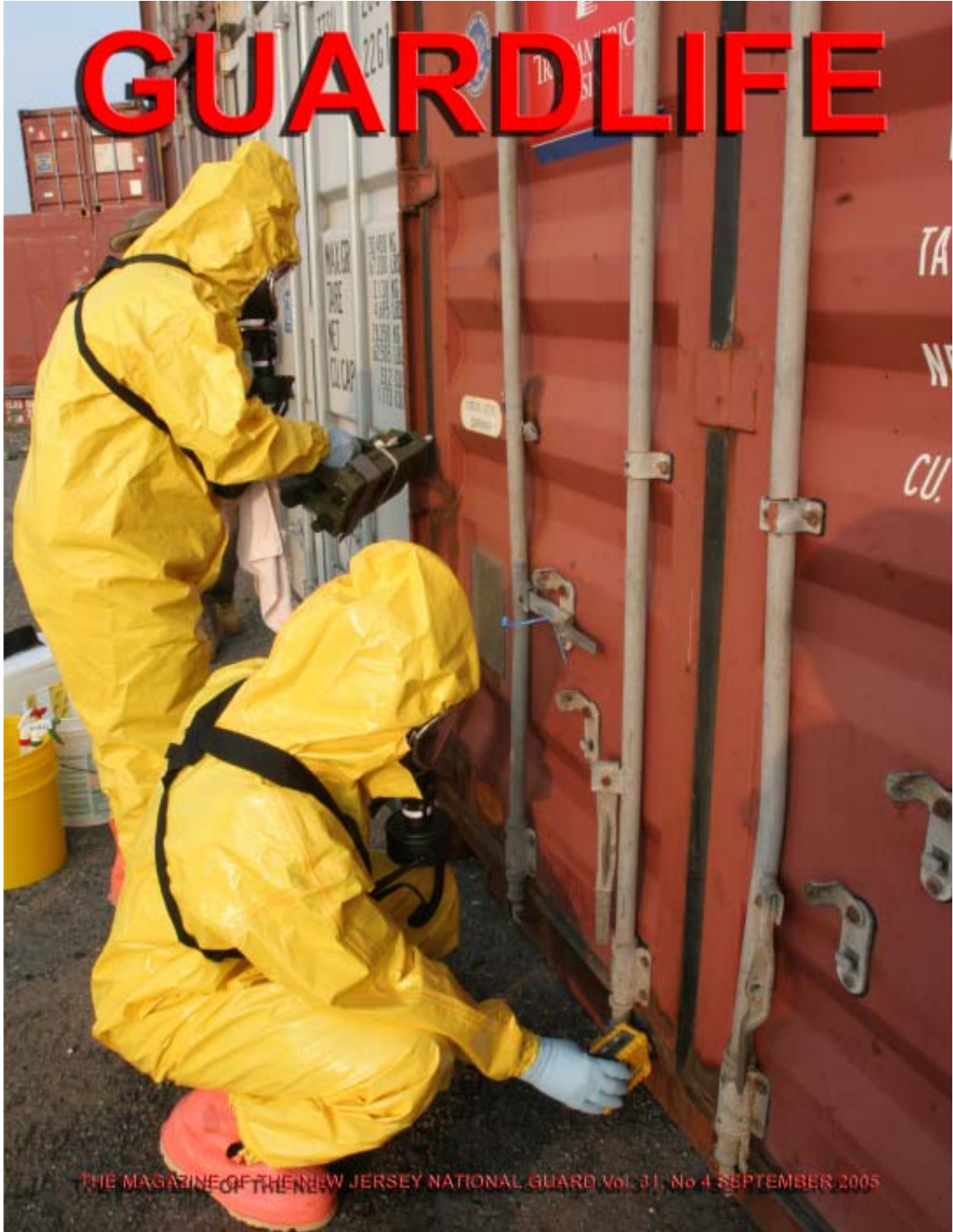# **GUARDLIFE**

**Vol. 31, NO. 4** *Index*

- *3* **TAG's Message**
- *4* **CSM Message**
- *5* **108th Passes First Year Mark In NETTF**
- *6* **Band Of Brothers - And Sisters**
- *8* **177th CE Deploys To RAF Mildenhall**
- *9* **Cavalry MOUTs Up At Fort Knox**
- *10* **21st CST Go For Hot Zone**
- *12* **Operation Whirlwind**
- *13* **Chaplain Beats The Devil Out Of Soldiers**
- *14* **News Guard Families Can Use**
- *15* **Short Rounds**
- *19* **Army And Air Enlisted Promotions**
- *20* **Farewell To Brig. Gen. Bell**

#### **Family Assistance Centers (Army and Air)**

**Jersey City Armory 678 Montgomery Street Jersey City, NJ 07306-2208 POC: Sheilah Kelley sheilah.kelley@nj.ngb.army.mil**

**Lawrenceville Armory 151 Eggert Crossing Road (Armory) Lawrenceville, NJ 08648-2897 POC: Jane Hackbarth jane.hackbarth@nj.ngb.army.mil**

> **Morristown Armory 430 Jockey Hollow Road Morristown, NJ 07960-0499 POC: Sgt. Fred Giberson fred.giberson@us.army.mil**

**Somerset Armory 1060 Hamilton Street Somerset, NJ 08873 POC: John A. Hales john.a.hales@nj.ngb.army.mil**

**State Office – Fort Dix 3650 Saylors Pond Rd. Fort Dix, NJ 0864 POC: CW4 Ralph Cwieka (609) 5 ralph.cwieka@nj.** 

**For More Information Call Our Toll Free Number 1-888-859-0352**

**Teaneck Armory Teaneck & Liberty Roads Teaneck NJ 07666-0687 POC: Staff Sqt. Sarah Loureiro sarah.tonn@us.army.mil**

**Toms River Armory 1200 Whitesville Road Toms River, NJ 08753 POC: Mike Hughes michael.Hughes@nj.ngb.army.mil**

**Woodbury Armor 120 Progress Ave Woodbury, NJ 08 POC: Heather A njamazonchic@con** 

**108th Air Refuelin 3327 Charles Bl McGuire AFB, NJ POC: Tiffany Colby (60) tiffany.colby@njmcgu** 

**pint FAC 177th Fighte 400 Langley Rd. Egg Harbor Twp, NJ 08234 POC: Joan F. Searfoss (609) 645-6248 joan.searfoss@njatla.ang.af.mil**



### **GUARDLIFE STAFF**

*Editors* Capt. Yvonne Mays Sgt. 1st Class Krynn Westhoven Senior Airman Beth Pritchard

*Assistant Editor-Production* Tech. Sgt. Mark C. Olsen

*Staff Photographer* Staff Sgt. Barbara Harbison

*Staff Writer* st Class Robert Stephenson

**GUARDLIFE** is published bi-monthly using federal funds under provisions of AR 360-1 and AFI 35-101 by the Public Affairs Office of the New Jersey Department of Military and Veterans Affairs for all members of the New Jersey Army and Air National Guard. The views and opinions expressed herein are not necessarily those of the Department of Defense, the Army, the Air Force or the National Guard Bureau. Letters may be sent to: **GUARDLIFE**, Public Affairs Office, P.O. Box 340, NJDMAVA, Trenton, NJ, 08625-0340. E-mail at: *pao@ njdmava.state.nj.us*

#### *Cover* **Out Of The Hot Zone**

Members of the 21st Civil Support team examine a cargo container during their final evaluation by Army inspectors June 30. Turn to page 10 for the story. Photo by Tech. Sgt. Mark Olsen, NJDMAVA/PA.

#### *Inside Cover* **Moving Out**

A member of the 42nd Division Support Command stands on top of his Humvee prior to moving out in a tactical convey. Photo by Sgt. 1st Class Robert Stephenson, NJDMAVA/PA.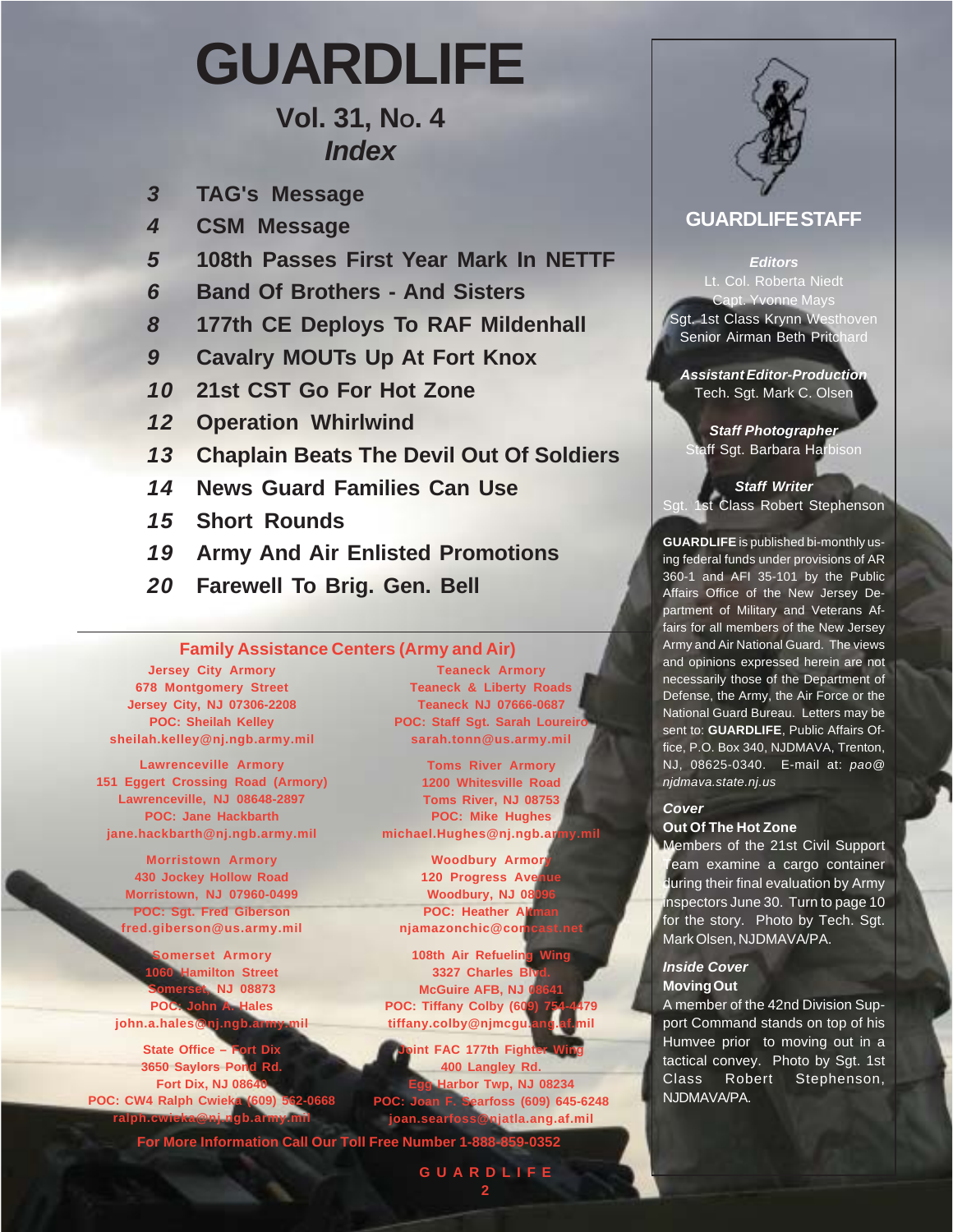## **TAG's Message - Retention**

*By Maj. Gen. Glenn K. Rieth, The Adjutant General - New Jersey*



*Maj. Gen. Glenn K. Rieth (center), The Adjutant General of New Jersey, poses with members of the 108th Air Refueling Wing*

*during the unit's deployment to Incirlik Air Base, Turkey. Photo courtesy Maj. Gen. Glenn K. Rieth.*

**WAREN AND AND AND AN ONE OF A SOME OF A SOME OF A SUBARY OF A SUBARY OF A SUBARY OF A SUBARY OF A SUBARY AND THE STATE OF THE CALCE OF A SUBARY OF A SUBARY OF A SUBARY OF A SUBARY OF A SUBARY OF A SUBARY OF A SUBARY OF A**  Guard? Some of us stay for a sense of patriotism and duty, others for the camaraderie, others for the important mission we perform and others for the benefits provided to New Jersey National Guard members. Remaining or leaving the National Guard is a very personal decision. Families, employers and the National Guard culture shape the decision we make as individuals and shape the decision our fellow unit members make.

The State Family Readiness Council and ESGR personnel are doing everything possible to improve the lives of our Soldiers and their families. The National Guard culture is an area I want all of you to focus your efforts.

You as an individual member or as a leader in the Guard community impact on the National Guard culture and the retention of members of our units! You must be part of mission accomplishment in the retention fight.

Camaraderie is built one unit member at a time. Do the members of your unit look out for each other? What have you done to make all members of the organization feel like part of the team? This is the number one reason members stay in the Guard. Make this better in your squadron, section, platoon, battalion or wing and you will be helping the retention fight.

Patriotism and a sense of duty compel members to remain in the Guard. Make sure you and your units recognize members for their outstanding performance and let the community come to your activities and feel the sense of Patriotism that lives in your units. What have you done to recognize your members' patriotism and exceptional duty performance? Every member of the Guard is a living American Patriot and deserves the respect and gratitude that comes with that honor.

The importance of the National Guard's mission can not be overstated. Your families, friends and neighbors are counting on us to protect them from harm and to save their lives in times of crisis. Each of us needs to devote our time and effort toward preparing ourselves for Homeland Security and other missions devoted to safety and protection of the citizens of New Jersey. Are your personnel getting the training and support they need? What are you doing to make your personnel and unit ready?

Benefits are provided to Guard personnel because of the service we require from them. Are you aware of the benefits of service? How have you helped your fellow soldiers learn about or receive National Guard benefits? Are your families aware of the benefits of service? Getting this information to members and their families is critical to the retention decision. Making sure all of our members have the information to make informed decisions is everyone's mission.

The New Jersey National Guard needs our trained and experienced members to remain in the Guard to protect the citizens of New Jersey and America. Each of us is tasked with taking care of family issues, employer issues and making sure that our National Guard culture fosters a positive retention environment.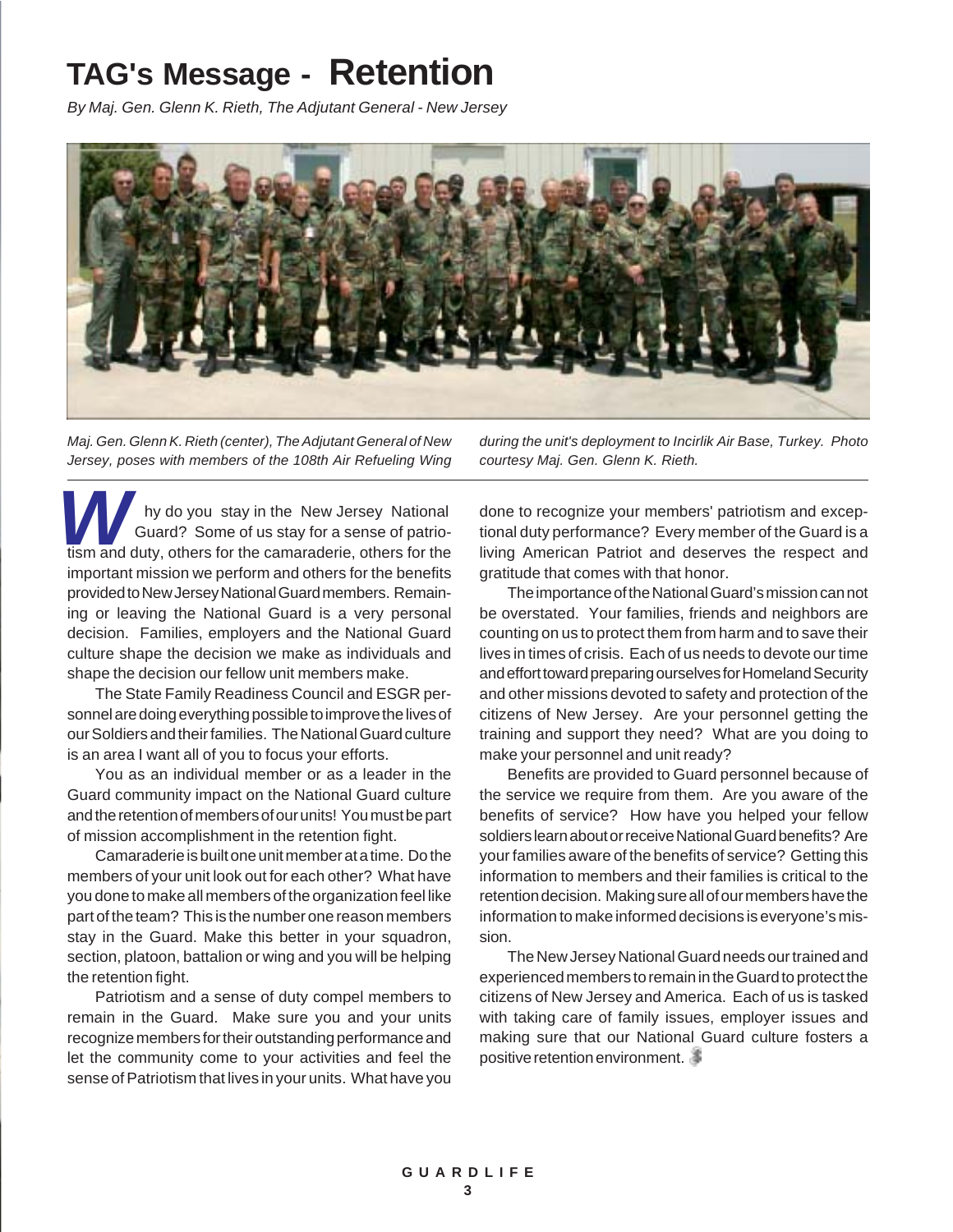## **57th Troop Command CSM: Mentorship**

*By Command Sgt. Maj. James Marshall, 57th Troop Command*



 n the military, mentorship is an informal, personal and proactive commitment to foster growth in soldiers based on mutual trust and respect. *I*

It is further defined as the "influence, guidance, or direction exerted by a mentor", and is a voluntary, developmental relationship between an experienced senior leader who is willing to provide career counseling and development to a younger, less experienced individual. This relationship is sustained through active listening, caring and sharing of professional knowledge and personal life experiences for the betterment of the individual.

We, as noncommissioned officers, have a mandate to cultivate our soldiers. Mentorship is the single easiest way to develop young leaders and should not be a hasty endeavor, due to the commitment necessary to promote learning and positively influence the next generation. Experience is the best teacher and we all have experience to impart on those willing to learn. Mentoring is simply

giving of your knowledge to other people. It is an enduring relationship, with frequency based on need, not predetermined events or time.

Mentoring begins with setting the right example, by showing soldiers a mature model of values, attributes and skills in action. It is a one-on-one approach to helping a subordinate grow into a superior leader. Mentorship is more than fulfilling a responsibility as a leader. It is providing our soldiers the opportunity to better themselves. After all, today's Corporals and Sergeants will be the First Sergeants and Sergeants Major of the future. Setting the example encourages them to develop their own character and leadership attributes accordingly.

*"Taking the time to reach out to others, share your life's wisdom, and convey your respect for them is possibly one of the most powerful ways to change the world, one life at a time."*

The term "mentoring" is often used to describe a wide array of actions that are outside of a mentorship relationship such as counseling, teaching, coaching, role modeling, advising

and guiding. Seeking advice or assistance from a mentor is not a sign of weakness, but is evidence of a desire to become a better soldier and leader. It is a proven approach and a valuable tool. No specific action is exclusively "mentoring."

A mentor is someone you feel can be trusted with everything that is important to you. I must admit that as a young soldier I was unaware of what a mentor was. But I would soon learn that my First Sergeant possessed all of the qualities of one. He had the experience, the knowledge and he cared enough to teach me how to "get it done the right way". He always took the time to share his experiences, successes and failures alike, and some of his stories were the most powerful lessons I learned. Upon becoming a Specialist, he encouraged me to attend our unit's varied social functions, instilling in me a sense of family and community among my fellow guardsmen. When I became an NCO, he shared his vision of how tasks could be accomplished and the means by which to reach those goals.

Over the years, we have developed a lasting relationship and, to this day, whenever I need advice I always know who to turn to - my mentor. I can honestly say that I would not be where I am today had it not been for his direction, counseling and leadership. Taking the time to reach out to others, share your life's wisdom, and convey your respect for them is possibly one of the most powerful ways to change the world, one life at a time.

We should remember that to be an effective mentor, all you need is experience, the wisdom of your years, and one other vital quality – you have to care!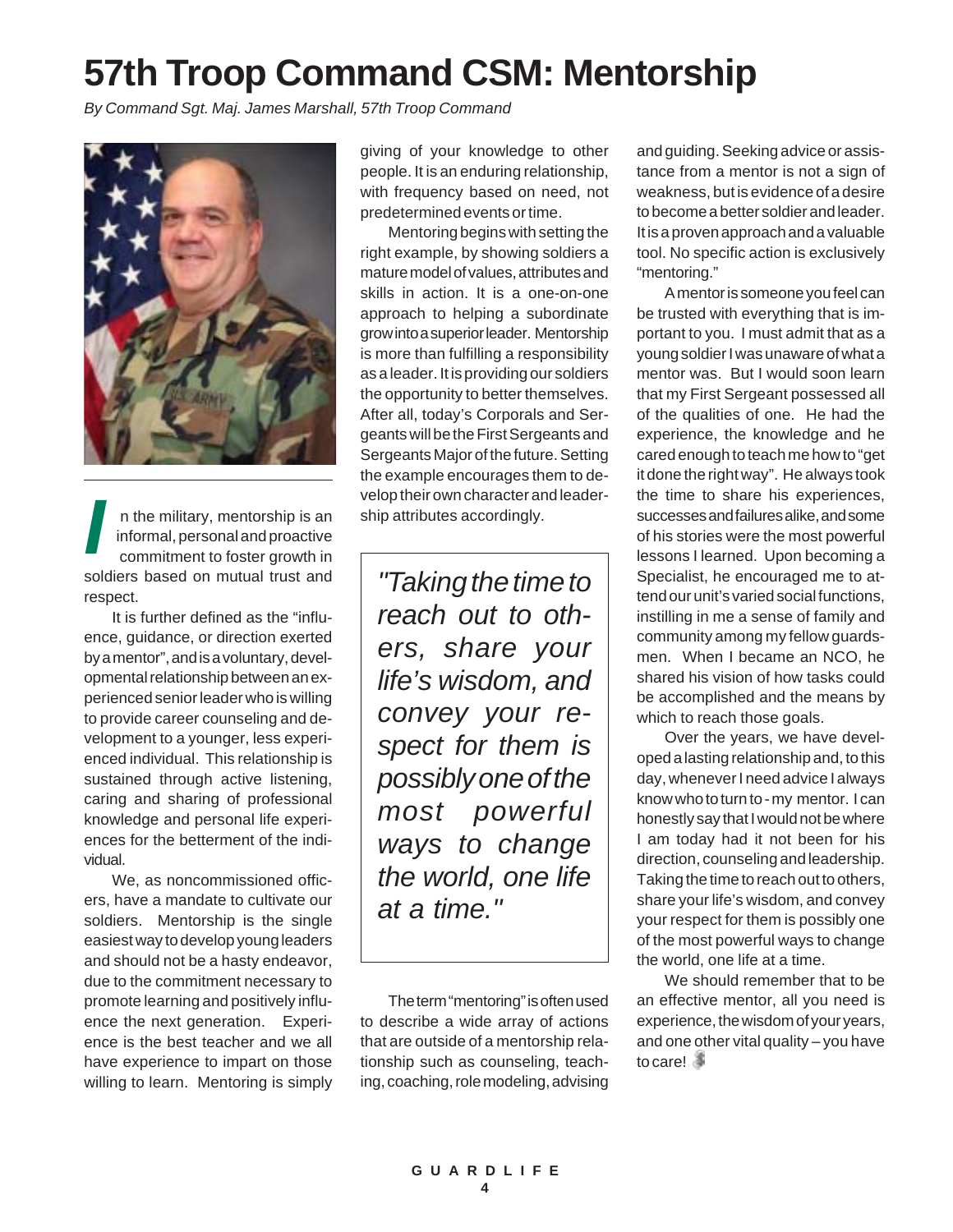## **108th Passes First Year Mark In NETTF**

*By Maj. Tim Burke, 141ARS; photo courtesy 108ARW/PA.*

he 108th Air Refueling Wing has just passed the one-year mark for its participation in the North East Tanker Task Force. *T*

With this anniversary, the 108th has performed 150 alert taskings, flown 120 missions, offloaded 6.5 million pounds of fuel to Operations Enduring Freedom and Iraqi Freedom airlifters, performed 390 safe flying hours and attained a 96 percent mission reliability rate.

What these numbers don't show are the missions such as refueling medivac missions for burn patients and planes bringing back the wounded from Iraq and Afghanistan, meeting C-130s over the Atlantic Ocean, helping the crews deploy and, even better, coming home.



*"The 108th Air Refueling Wing is looking forward to a second year of showing the others how to be "America's Best Refueling Wing!"*

## **Best Of The Best**

*By Senior Airman Robbie Finley, 108 ARW/PA*

 108th Air Refueling Wing Airman received the 2005 Air National Guard Outstanding Base Honor 108th Air Refueling Wing Airman received the<br>2005 Air National Guard Outstanding Base Honor<br>Guard Program Manager of the Year Award June 9 in Washington, D.C.

Master Sgt. Donald G. Newlin Sr., the honor guard program manager and a satellite NCO Academy instructor, received the award while on a weeklong trip to Washington, D.C., that was given to winners of various awards.

"They wined and dined us for a week," he said.

During the weeklong trip to Washington, D.C., Newlin and other winners took a private tour of the White House, Arlington Cemetery, the Smithsonian museums and many other places, he said. At an awards banquet June 9, Newlin was awarded a medal, a statue, and three plaques along with many other prizes for winning the outstanding Honor Guard manager of the year award.

Over the last 16 years, the 108th Honor Guard has participated in countless funerals, Commanders calls, and military functions. 5



*Col. Michael Cunniff (left) Commander, 108th Air Refueling Wing, presents Master Sgt. Donald G. Newlin, Sr. (right) with a trophy during the 108th's Family Day awards ceremony July 17. Newlin has been with the Honor Guard Program since its inception. Photo by Staff Sgt. Barb Harbison, 108 ARW/PA.*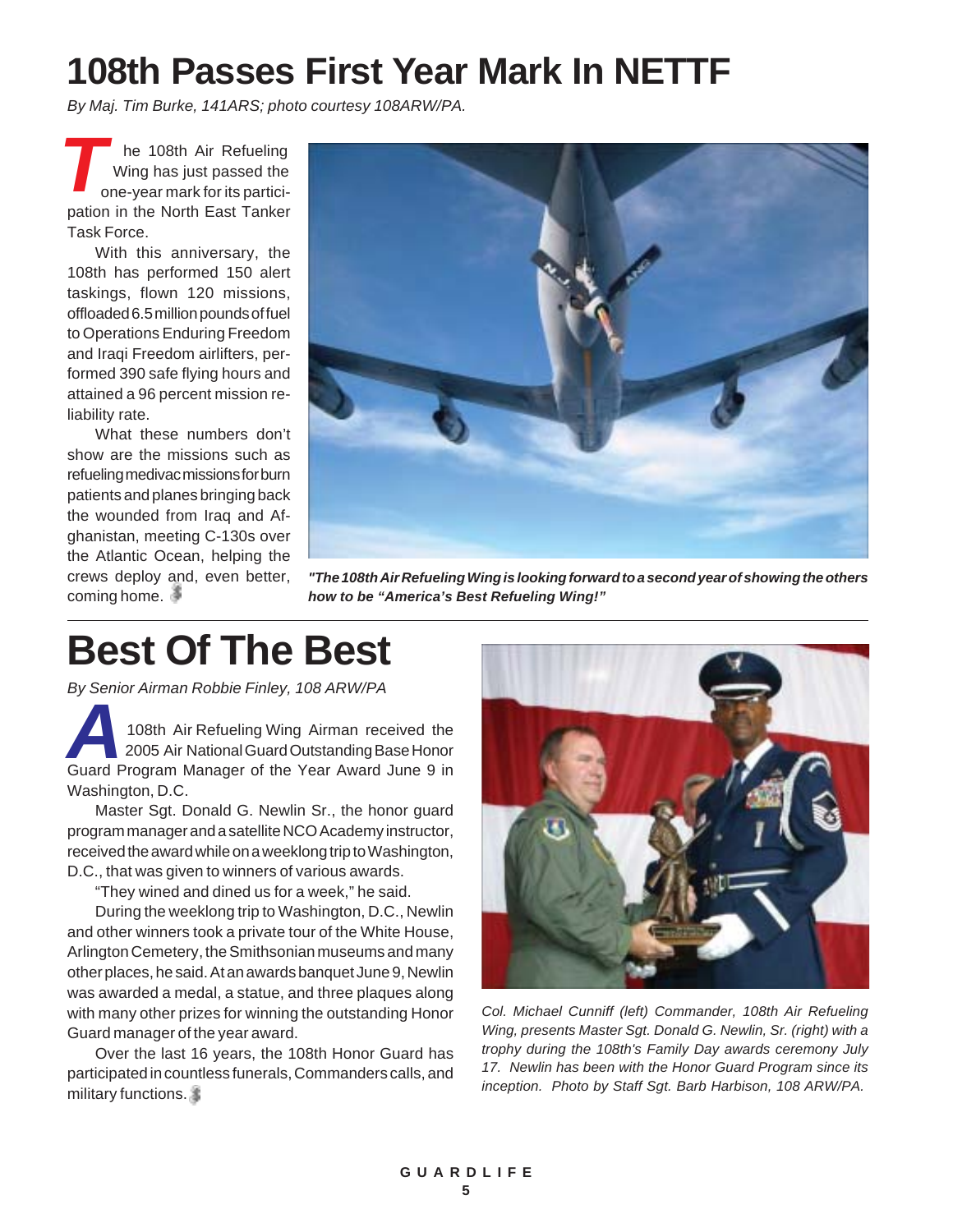## **Band Of Brothers – And Sisters**

*Photos and story by Sgt. 1st Class Robert Stephenson, NJDMAVA/PA*

![](_page_5_Picture_2.jpeg)

*Spc. Charles Snook patrols the provisional governor's palace main entrance while on security detail.*

 he Soldiers of the 42nd MP Company are a diverse group of people with a common bond – they are all military police. *T*

No matter what they do in civilian life, as MPs, they share a special calling on the streets of Iraq.

It doesn't matter that the majority of the unit hails from Massachusetts while a smaller detachment makes its home in Lawrenceville. Or that the two separate units first met shortly before being sent to Iraq. They may be bitter rivals when the Yankees-Red Sox play, but here in the town of Tikrit, they all play on the same team as they perform their force protection mission.

New Jersey resident Staff Sgt. Tim Hoke describes what it's like working with Soldiers from Massachusetts.

"Outstanding. Other than the fact that they're Red Sox Fans, they're all right."

Hoke, the convoy commander on a recent mission outside the gates of FOB Danger and into the streets of Tikrit, enjoys working with the Massachusetts contingent, and finds it not a problem at all.

"All being  $MP$ 's  $-31$  Bravos  $-$  it was as if we were training with them for years," says Hoke.

That same sentiment is echoed by the company's top NCO, 1st Sgt. Richard Bowe.

"It's as if they were with us from day one at drill in Chicopee, Mass," says Bowe. "They came in and incorporated without any issues. They're our brothers – we don't even call them Jersey Soldiers, and they don't call us Mass, we're the 42nd. I don't know who's training them down there but they're doing a damn good job."

"Just getting to know the people was the only real hard part," notes Hoke. "But as far as doing the job – take someone form Mass and someone from Jersey and put them together and there's no problem. It's just like civilian law enforcement, they're my brothers and sisters, and we all look out for each other."

#### **Getting The Job Done**

As MP's stationed in Tikrit, their mission varies daily. Mostly they spend their time on the road, either moving detainees from the local detention center to Baghdad, or escorting military VIP's from FOB Danger to locations around the city. Regardless, each unit member takes every mission seriously. When asked if there is any particular part of a mission that gives him cause for concern, Hoke has a quick answer.

"The whole thing. There are certain areas that are worse than others, but you never know . . . it can be anywhere out there. It could be anything from garbage bags to dead dogs on the side of the road, so you never know. They usually have IED (Improvised Explosive Device) sweeps that go out every morning. So we usually wait for the sweep but sometimes we have to hit our SP (Start Point) early in the morning and so we pass the sweeps."

On this mission, their five-vehicle convoy of up-armored Humvees is escorting a 42nd Infantry Division community relations officer outside the wire and to the "Governator's Building," as it's called, where the Tikrit provisional governor has his offices. When moving outside the FOB, posted speed limits and other traffic signs are ignored – the vehicles never want to stop out in the open. Although the building was just a short stretch down the road from FOB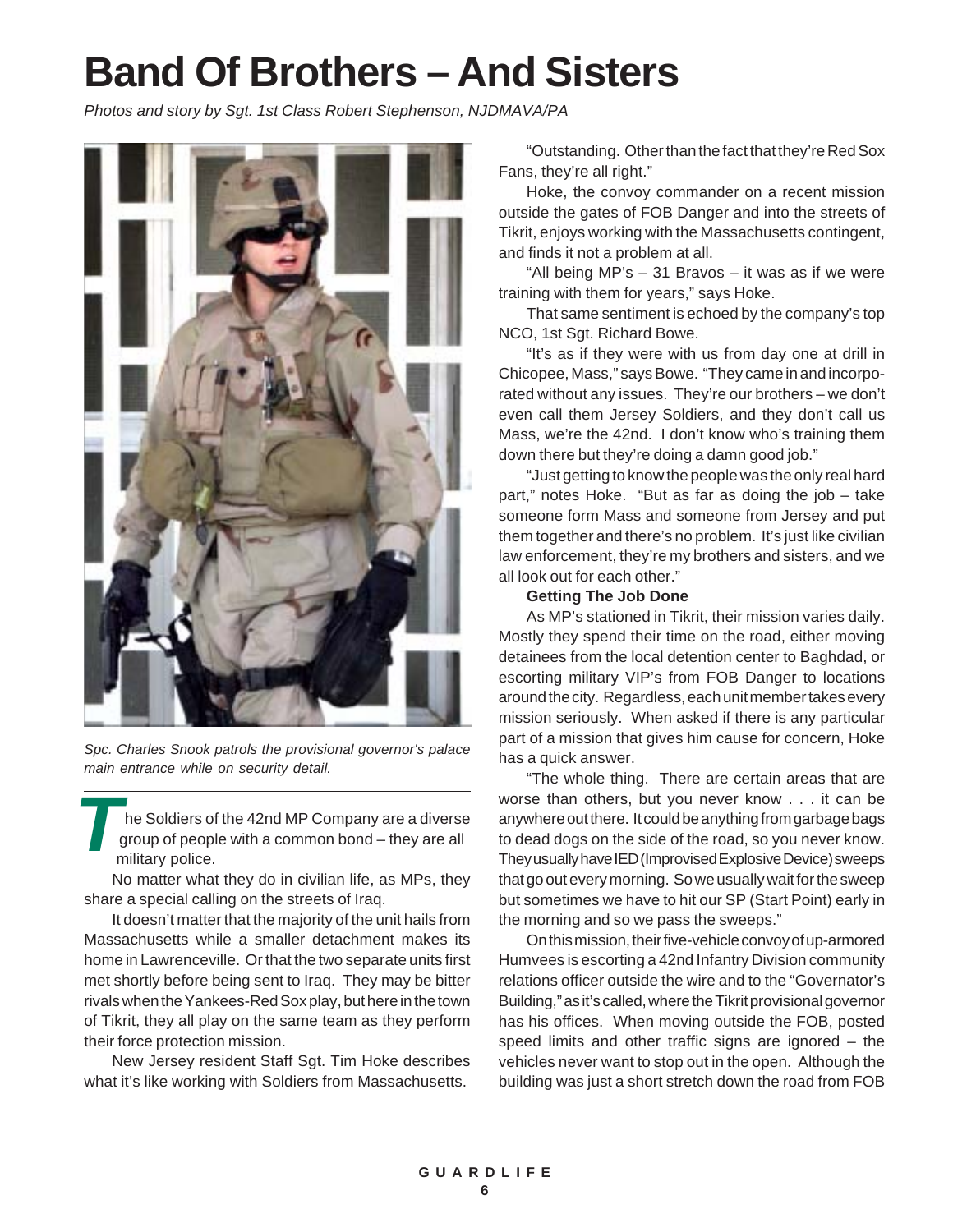## *"You can't be complacent. Complacency kills." Staff Sgt. Tim Hoke, 42nd MP Company*

![](_page_6_Picture_1.jpeg)

*Spc. Dalila Navarro stands watch in the turret in front of the provisional governor's headquarters building.*

Danger, that office building and the one next to it  $-$  the headquarters of the Iraqi Police (IP), are the two buildings most targeted by insurgents in the city, according to Massachusetts resident Cpl. James Lawler, a lanky soldier cradling a sniper rifle.

"See that yellow building right there?" Lawler says as he points to the building next door. "That's where they always [set up] VBIED's (Vehicle Borne Improvised Explosive Devices) and kill the IP's. This road sucks. Actually as close as we are [to FOB Danger], this is the worst place we can go besides Samarra."

**Hurry Up And Wait**

With the 42nd ID officer meeting with the provisional governor, the MP's set up a cordon with their vehicles around the front of the building, and with the exception of the turret gunners, dismount, set up a perimeter and wait.

And wait.

During the next 90 minutes, they are constantly scanning the streets and alleys facing the governor's building, looking for anything that might be a threat.

![](_page_6_Picture_9.jpeg)

*On guard. MPs block the entrance and stand watch outside the provisional governor's headquarters building while waiting for a meeting to end.*

"Watch the guy with the wheelbarrow," shouts Lawler above the Humvee's engine. New Jersey resident Spc. Charles Snook keeps an eye on the Iraqi worker who is moving a wheelbarrow full of dirt towards the front of the building. There are a number of Iraqi civilians trying to make improvements to the building since major combat operations ceased, but a wheelbarrow full of dirt could be concealing something more.

"You can't be complacent," Hoke reminds me. "Complacency kills. You have to be ready for anything." In this case, the wheelbarrow full of dirt was just that – dirt.

Hoke's team is a close-knit group of Soldiers who have worked together on many missions, and includes one team member who left her job at the Basketball Hall of Fame to volunteer for the army so that she would have something to tell friends and family about one day in the future.

"It's definitely been a learning experience for me," says Massachusetts resident Spc. Dalila Navarro, as she scans the street for any movement that might be considered a threat to her or her "brothers" on the team, a group of guys she considers her buddies. "They're funny – funny guys," she says with a smile.

When the unit is on the road, Navarro stands in the gun turret of the lead vehicle – a position she always requests – and makes her presence known to the Iraqi civilians as the unit convoys down the street. Occasionally she has to throw rocks at the cars that don't move out of the way fast enough to get their attention and to show that she means business. So far, that's all she has had to do.

Meeting finished, they escort the officer back into the waiting Humvee and prepare to depart for FOB Danger. As

> he stops to direct the placement of vehicles I notice something written on the side of Hoke's helmet band. It reads "Psalm 91," and I ask him about it.

"Basically it says that '10,000 shall fall at my feet and nothing shall harm me,'" he says. "I read it once and it sounded pretty good and everybody else had it on and I threw it on there too and it seems to be working because we've got someone looking out for us, that's for sure."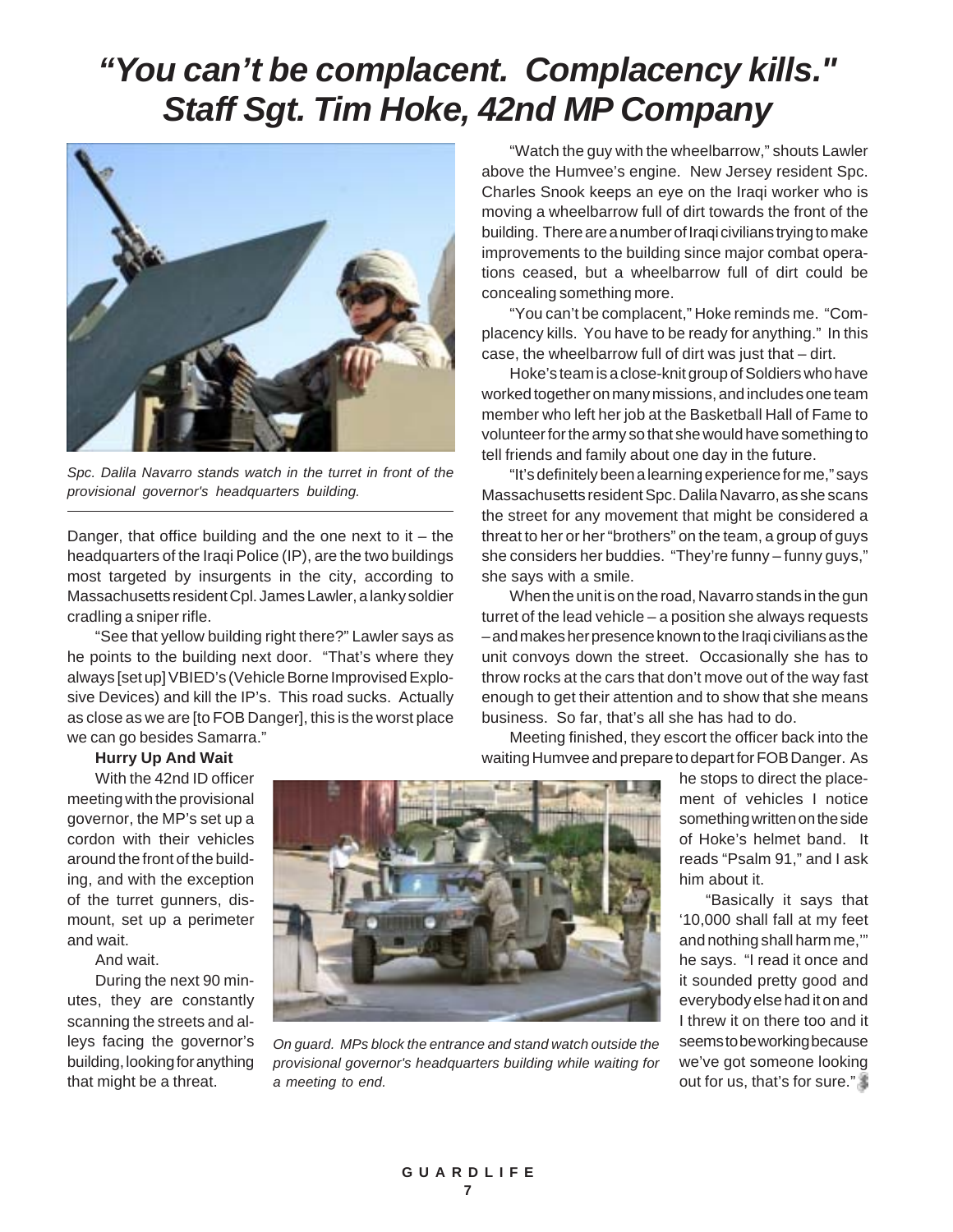# **177th CE Deploys To RAF Mildenhall**

*Story and photos by Tech. Sgt. Mark Olsen, 177FW/PA*

 ore than 40 members of the 177th Civil Engi neering (CE) Squadron deployed to Royal Air Force Base Mildenhall, Suffolk, England for two weeks of annual training July 22 to August 6. *M*

The deployed Airmen were a cross-section of the entire CE career spectrum, including heavy equipment operators, firefighters, HVAC (Heating, Ventilation and Air Conditioning), explosive ordnance disposal (EOD), structures, power production, readiness and electricians.

![](_page_7_Picture_4.jpeg)

*Geoff Harrison (left), RAF Mildenhall Heating, Ventilation and Air Conditioning and Tech. Sgt. Ernie Scott (right) remove a nozzle on gas bottle.*

![](_page_7_Picture_6.jpeg)

*Senior Airman Lynne Dettloff (left) 177th CES and Airman 1st Class Neal Clark (right), 100th Civil Engineering Readiness prepare a container for loading.*

Except for Readiness, EOD, HVAC and the firefighters, the majority of the 177th team were assigned three projects: the dismantling and reassembling of a gazebo at a different location; grading and leveling the 60-acre site and the finishing of the Self Help kitchen.

The other CE Airmen were dispersed to various locations across the base. The firefighters served as backfill for the base firefighters who are serving in Iraq. The HVAC Airmen performed emergency repairs and preventative maintenance on systems throughout the base. While the Readiness Airmen assisted the 100th ARW CE Readiness shop studying potential threats that would affect deployed CE troops, the two-member 177th EOD team arrived at RAF Lakenheath just in time for the base's operational readiness inspection.

After resting the weekend, the 177th Airmen finished the projects prior to returning to New Jersey.

![](_page_7_Picture_11.jpeg)

*Left to right: Senior Airman Stephen Lee directs while Master Sergeants' Paul Nieczpiel and Raymond Gordon lower a fence post at the new gazebo.*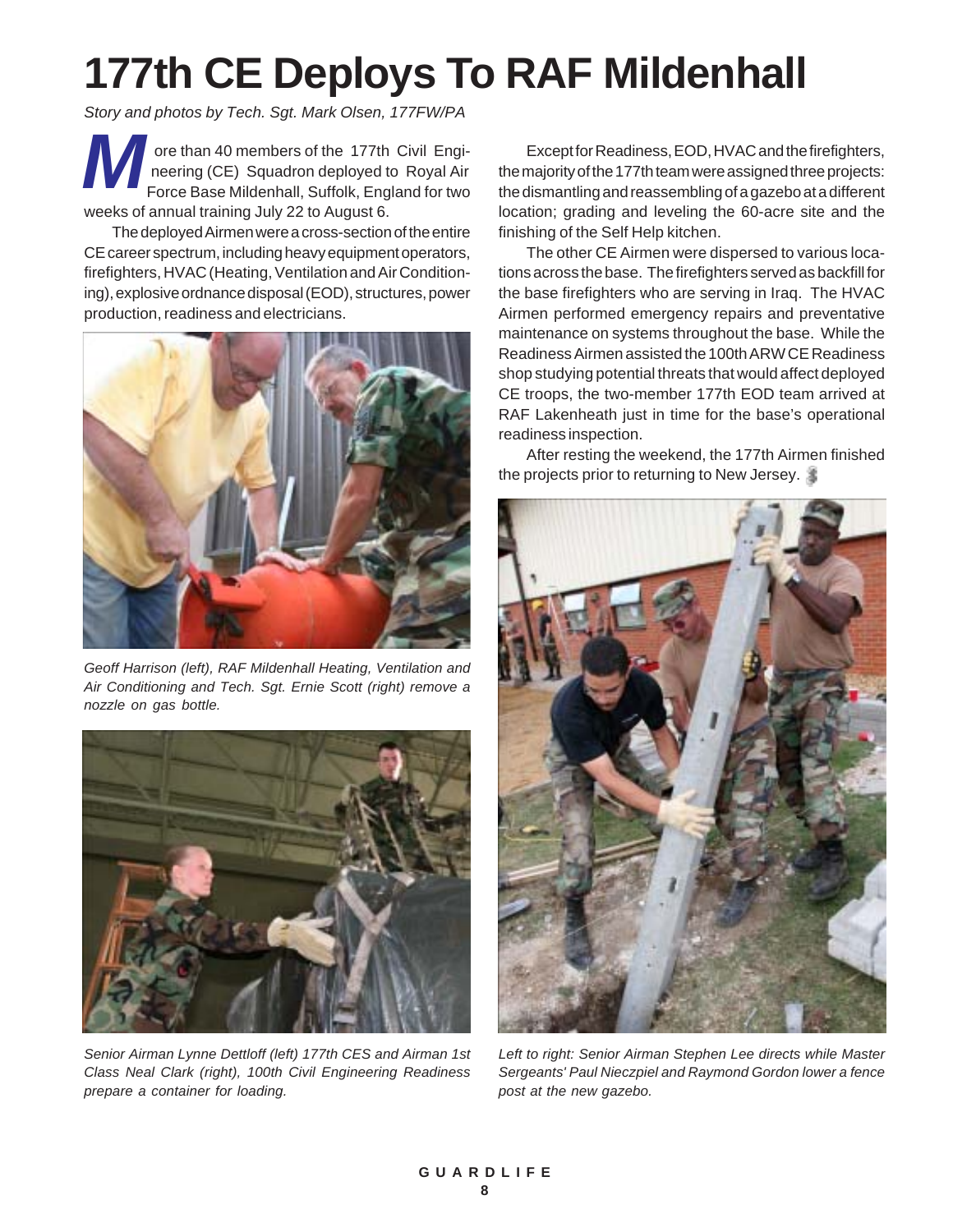## **Cavalry MOUTs Up At Fort Knox**

*Photo and story by Sgt. Shawn Morris, 444th MPAD*

![](_page_8_Picture_2.jpeg)

*Animated discussion. Cav Soldiers look on as volunteers react to their presence during one of the training scenarios.*

he 5th Squadron, 117th Cavalry, took advantage of a recent opportunity to become the first New Jersey Guard unit to train at the nation's premier MOUT (Military Operations on Urban Terrain) site, the Zussman Urban Combat Training Center at Fort Knox, Ky. *T*

The 5-117th spent July 7 through 10 living and training at the 26-acre site – which has been open to military, lawenforcement, and emergency-response personnel since October 1999 – as part of the Army's continuing transformation into a 21st-century fighting force.

The Army estimates that untrained troops fighting in an urban environment will sustain 25- to 30-percent casualties. Realistic training like that provided at the Zussman site aims to reduce those figures as much as possible.

The four-day drill in Kentucky was the culmination of training that began in November 2004; when cadre from Zussman began traveling to New Jersey to give the 5-117th Soldiers preliminary training.

"There was a whole plethora of sub-tasks," explained Lt. Col. Jim Rosenberg, squadron commander.

"The training programs helped the unit immensely," said Staff Sgt. Tom Alderson, A Troop. "I cannot say enough good things about the cadre."

"The Zussman crew is amazing," added 2nd Lt. Vincent Tirri, A Troop. "They are all about training, and they are very experienced individuals."

At the MOUT site, their first mission was to occupy the embassy building and take out insurgents in a nearby restaurant. The second mission involved clearing five townhouses while searching for a rumored weapons cache.

The Cav Soldiers quickly became acquainted with the volunteers who play the insurgents and Civilians On the Battlefield (COBs) at Zussman.

"The volunteers were great," said Tirri. "They reacted the way normal people would to Soldiers, and they were able to pick up on my Soldiers' body language and emotional reactions to situations, and use this to make the exercise even more realistic."

The paintball guns helped add to the realism.

Mission three was a presence patrol. Several car bombs exploded and the local inhabitants began to yell and throw trash at the Soldiers, but everyone kept their cool and the potential uprising eventually fizzled out.

On the fourth mission, information gathered from insurgents led to a raid against a local boss' stronghold. Later that morning, the fifth and final mission called for a Traffic Control Point (TCP) to be set up at the town's traffic circle.

One unique characteristic of the training was that junior officers and NCOs led all the missions.

"I think the junior leaders really stepped up," said Rosenberg. "I was very, very proud of the way they executed their missions."

Two of those junior leaders, Tirri and Alderson, were equally impressed with the training received at Zussman. "Zussman is quite possibly one of the finest Training Areas the Army has at its disposal today," said Tirri. "From the trainers, to the civilian volunteers, to the structures themselves, everyone plays a part in creating the immersive environment of Zussman. Without these guys, Zussman would just be a lot of concrete and dirt."

"The Zussman site is an outstanding facility," said Alderson, vehicle commander during the mission. "The training we got was by far some of the best and most realistic training that I have had in my almost 16 years of service."

The Army's current transformation process is replacing the 5-117th's tanks and Armored Personnel Carriers (APCs) with Humvees and the oldest form of APC – boots. But having their armor taken away hasn't lessened the Soldiers' warrior ethos.

"I think their performance was exemplary," Rosenberg said. "There are lessons to be learned, and that's the purpose of training."

"We've got to do this again," he concluded.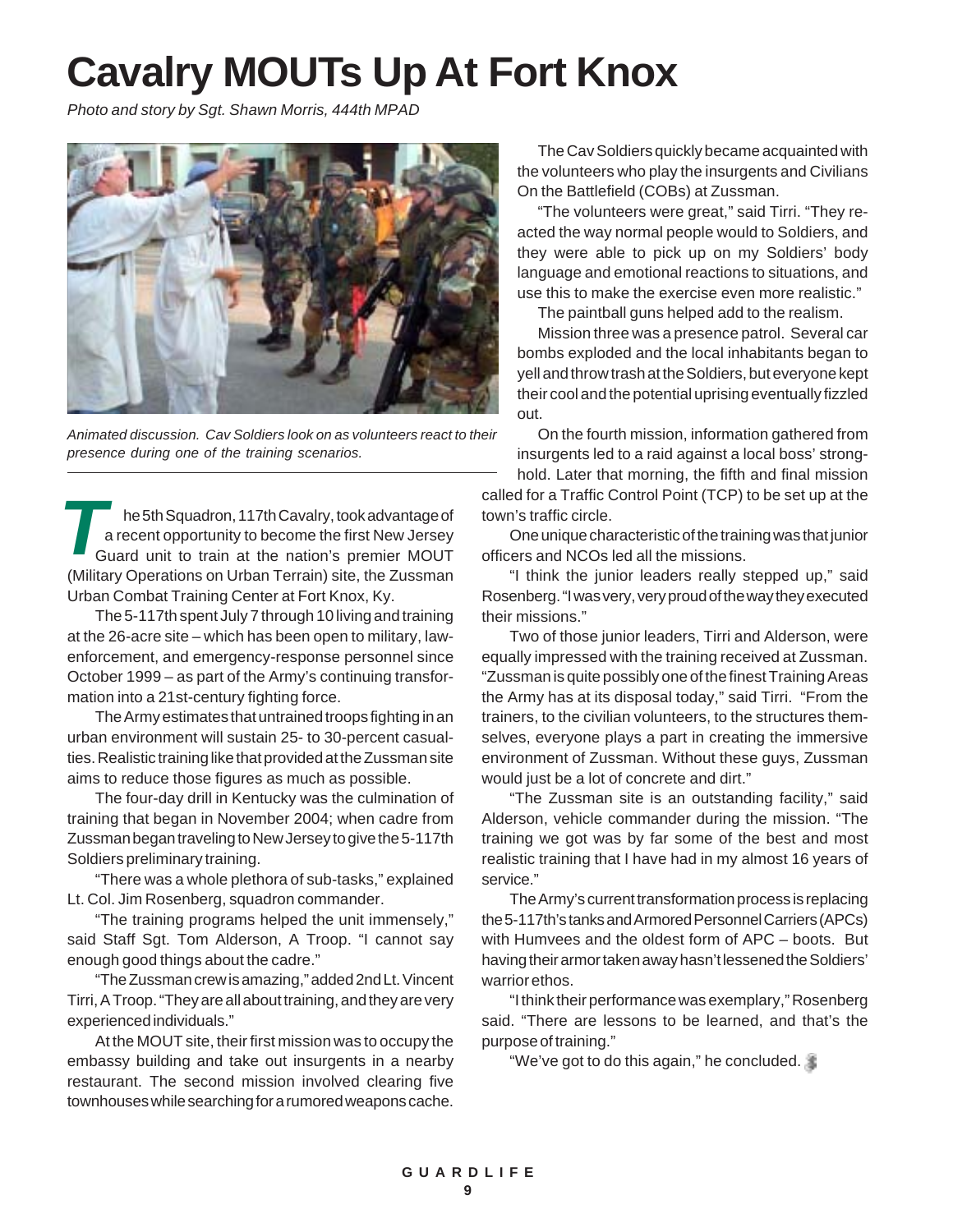## *21st CST Go For Hot Zone*

*Photos by Tech. Sgt. Mark Olsen, NJDMAVA/PA*

 **he 21st Civil Support Team (CST) passed its final evaluation by the First United States Army inspectors on June 30.** *T*

**The evaluation came at the end of a daylong exercise held at a Salem County shipping company. The location was suited for simulating a WMD event because it's various commercial and industrial sites, in addition to its proximity to the ports of Wilmington and Philadelphia. The site was also important in that it went against commonly held perceptions that a WMD event in New Jersey would likely occur in a major city or port closer to New York City.**

**The event was part of the validation process for the 21st CST, which out on 90 minutes notice in order to respond to the simulated WMD incident.**

**The team, which consists of 22 fulltime Army and Air National Guard members, was being evaluated on its initial response time to the incident, which could have been staged anywhere in the state** **and also how it handled the possible contamination by the simulated WMD.**

**The Team supports civilian authorities at a chemical, biological, radiological, nuclear and explosives incident site by identifying agents/substances, assessing current and projected consequences, advising on response measures, and assisting with appropriate requests for additional state support.**

**The CST, who, while directly under the command and control of the Governor, is fully resourced, trained and evaluated by the federal government. The CST participates in both military and civilian emergency responder specialized technical training. Team members require approximately 600-800 hours of initial training above and beyond their primary military skill requirement.**

**Once the unit receives its final certification, the 21st CST will be on call to respond to nuclear, biological or chemical incidents anywhere in the United States.**

![](_page_9_Picture_10.jpeg)

![](_page_9_Picture_11.jpeg)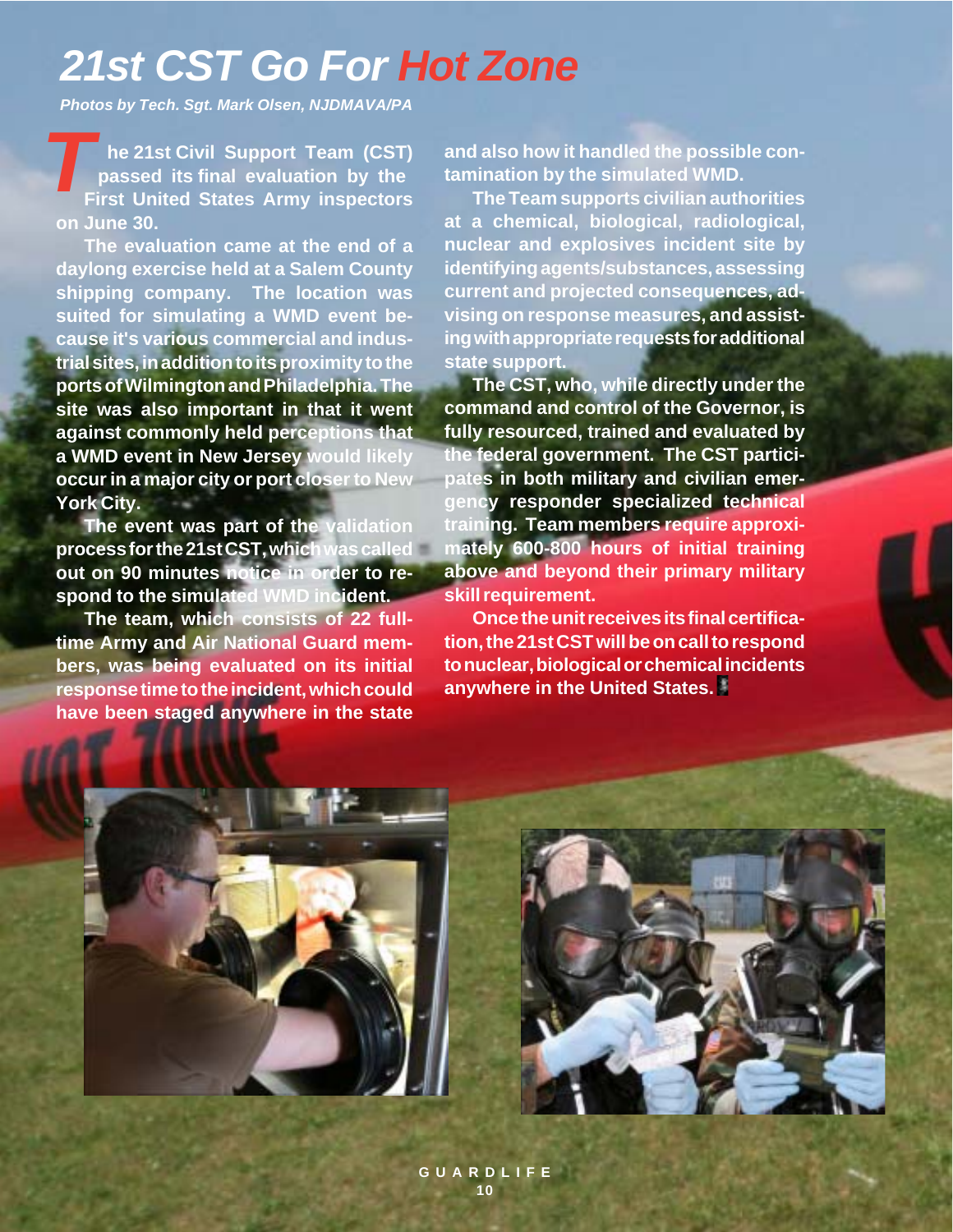![](_page_10_Picture_0.jpeg)

![](_page_10_Picture_1.jpeg)

![](_page_10_Picture_2.jpeg)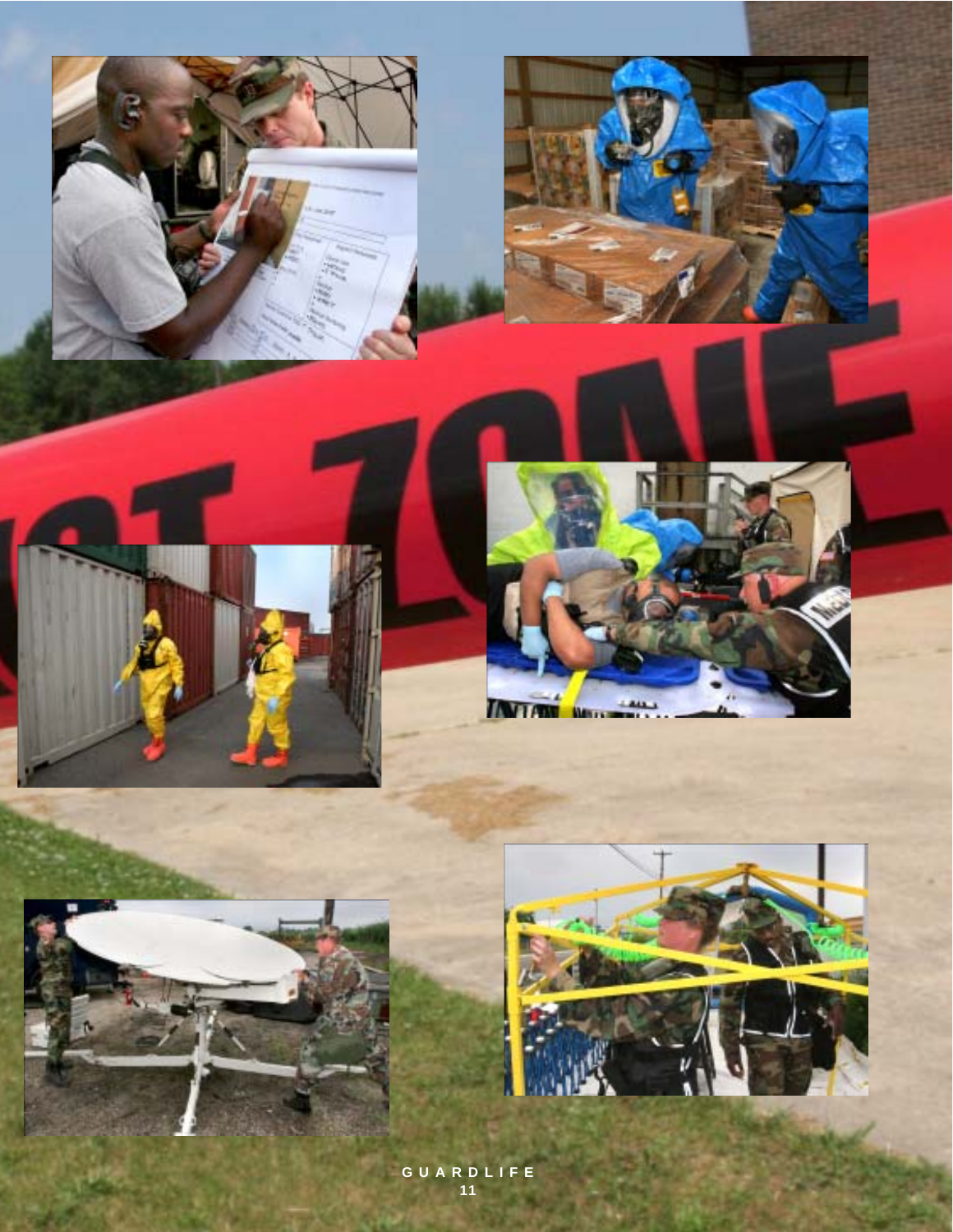# **Operation Whirlwind Operation Whirlwind**

*Photos courtesy of DISCOM*

 **he leadership of the 42nd Division Support Command (DISCOM) spent two days travelling 400 miles visiting various Forward Operation Bases (FOB's) throughout Iraq.** *T*

**Soldiers from the 50th Main Support Battalion are located at FOB's Cobra (group photo), Bernstein (center photo), Olson (bottom photos), as well as FOB's Normandy, McKenzie. The unit provides medical and water purification (note: bottom right photo, shows stages of water purification) support to the Soldiers and Iraqi citizens in their area of operation.**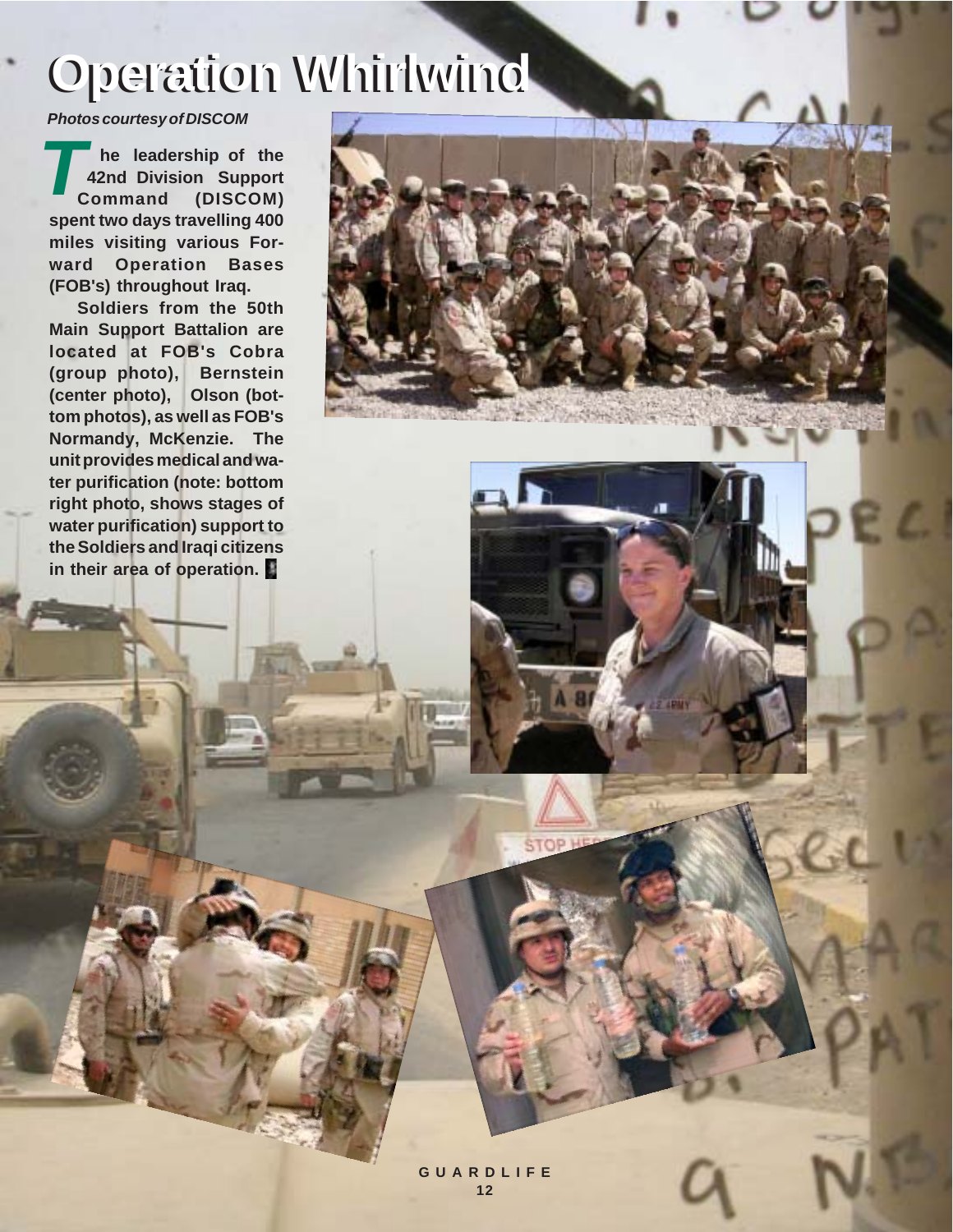## **Chaplain Beats The Devil Out Of Soldiers**

*By Sgt. 1st Class Robert Stephenson, NJDMAVA/PA*

 y day she counsels soldiers on everything from dealing with family separa tion to mild depression,but after hours, Chaplain (Lt. Col.) Joanne Martindale wields a mean ping-pong paddle in the mini MWR facility at 42nd Division Support Command headquarters at Forward Operating Base Speicher. *B*

You might say it's a form of therapy, both for her and those she counsels.

"I used to play with my mother when I was growing up and my mother just passed this last August," she says. "Something about it reminds me of playing with her. When I first saw the ping-pong table here I thought "I've got good memories associated with that."

Word has gotten around that she's the one to beat when it comes to ping-pong, a reputation she doesn't discourage.

"We'll get up there to play and I'll say, 'Who's going to lose today,'" she laughs. "So they line up waiting to play, and we have fun, and I encourage them and they encourage me, and it really doesn't matter who wins."

What does matter is that it is one way for her to get to know her soldiers, and a way for them to get to know her, and to trust her. "The more they trust you the more they open up. I'm much busier now then I was the first month because people trust."

Soldiers come to her with a number of different issues, but family issues top the list, and they can run the gamut from dealing with a long distance relationship to family finances and other problems.

"When they walk in the door, I say to them anything you say here is in confidence. So they'll just pour out their soul. I have so many soldiers say 'I haven't told anyone what I'm telling you.'"

This forms a unique bond of familiarity between Martindale and her Soldiers.

"I can be in a room and know 25 people's life history because they've come and told me about their family or their difficulties and I'm glad because they are able to unburden themselves so they are better able to do their mission."

 When she's not counseling Soldiers or beating them at ping-pong, the 14-year Army veteran is one of three brigade chaplains who oversee the 13 chaplains and 15 chaplain assistants from various units who reside on FOB Speicher.

![](_page_12_Picture_13.jpeg)

*Chaplain (Lt. Col.) Joanne Martindale serves up some ping-pong therapy at the DISCOM MWR Facility at FOB Speicher, Iraq.*

Never one to stand still, Martindale also travels the base, seeking out soldiers who may not be able to come to her. This also gives her the chance to meet them on their own turf, so she can see first-hand the job that they do while on duty, another way in which she gets to know her Soldiers.

Eventually, conversations will return to ping-pong and a challenge will ensue, which she gladly accepts, because the chaplain knows full well that while it is therapy for the soldiers, it is also stress relief for her as well.

 "I was a little nervous to come here myself - a husband, two kids. It's tough. But I wouldn't be anywhere else, because I've learned so much – not only about myself, but also about Soldiers, about people. I've met some amazing people." 3

![](_page_12_Picture_18.jpeg)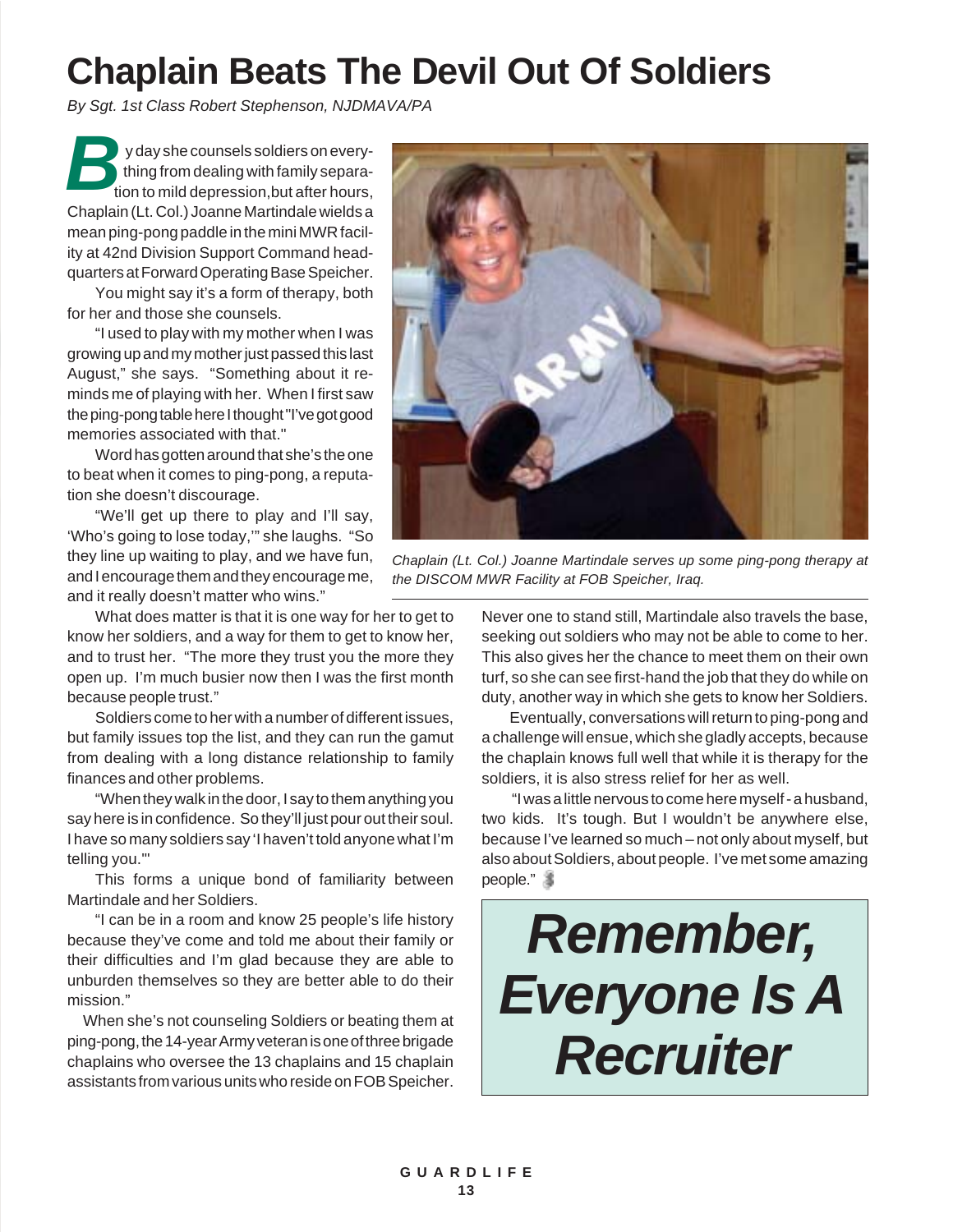## *News Guard Families Can Use*

*Compiled by the Guardlife Staff*

### *Frequently used websites*

My Pay: www.dod.mil/dfas TRICARE: www.tricare.osd. mil TRICARE Health E-Mail Service (THEMS): www.samhouston. army. mil/thems/them.asp

TRICARE Dental Program (TDP): www.ucci.com/was/ ucciweb/tdp/tdp.jsp

US Family Health Plan (USFHP): www.usfhp.net

National Guard Family Programs: www.guardfamily.org

NJ Dept Military & Veterans Affairs: www.state.nj.us/military

NJ National Guard Family Programs: www.state.nj.us/military/ familysupport/home.html

NJ Employer Support of the Guard & Reserve: www.njesgr. org/ index.html

### *ICE – "In Case Of Emergency"*

Following the London terrorist attacks, the British ambulance service launched a national "In Case of Emergency" (ICE) campaign.

The idea, which has been adopted here in the U.S., is that you store the word "ICE" in your mobile phone address book, and against it enter the number of the person you would want to be contacted "In Case of Emergency." For more than one contact name program ICE1, ICE2, etc.

In an emergency situation ambulance and hospital staff will then be able to quickly find out who your next of kin are and be able to contact them.

### *Veteran Home Loans*

Many Guard members are eligible for a VA home loan.

Guard members that have been called to active duty for a minimum of 90-days may qualify. The VA home loan program's purpose is to assist veterans in the purchase of homes with favorable loan terms and at a rate of interest that's competitive with the rate charged elswhere.

VA loans offer important advantages. They ensure that all veterans are given an equal opportunity to buy a home with VA assistance. Other advantages include, no down payment (certain restrictions apply) and a competitive fixed interest rate. Among others, you must have a good credit record, and enough income to meet the loan's mortgage payments on the loan. For a complete list of benefits and requirements logon on to: www.homeloans.va.gov.

The first step to determine if you qualify for a VA loan is to obtain a Certificate of Eligibility through your lender or from the VA. For more information in obtaining a certificate logon on to: www.home loans.va.gov/ elig1.htm. Or contact the VA Eligibility Center directly at 1-888-487-1970.

### *FRC Offers Grants*

The State Family Readiness Council has established a Grant Program that will provide both Family and Business Grants to deserving New Jersey National Guard families impacted by deployment.

Business grants are up to \$5,000 and family grants \$2,500. Those interested should contact Family Assistance through the hotline at 1-888-859-0352. More information is available at the Council's website help@njguard families.com or through FACs or FRGs.

### *SCRA Info*

Servicemembers Civil Relief Act (SCRA) protects active-duty military families, including National Guard troops called up to active duty, from foreclosures, evictions and other financial matters.

Under the law, servicemembers are exempt from repossession or foreclosure without a court order. The act also caps service-members' interest rates at six percent, if military service affects his or her ability to meet the obligations, and allows them to terminate any real estate lease when their military orders require them to do so.

The law also forbids judges from holding military personnel in default on any legal matter unless the court has first appointed a lawyer to protect the individual.

### *State Park Passes*

All Active New Jersey National Guard members are entitled to Division of Parks and Forestry State Park passes. The pass entitles the NJNG member (and passengers) free parking at all New Jersey State Parks, Forests, Recreation Areas and Historic Sites. This pass does not include campground fees. ID cards must be shown along with this pass for access.

National Guard members and their families can obtain state park passes through the State Family Programs office by calling 609-562-0739 or at any National Guard Family Assistance Centers. For more information contact Chief Warrant Officer 4 Ralph Cwieka, State Family Program Coordinator at 609-562-0668 or e-mail: Ralph.cwieka@nj.ngb.army. mil. Or call toll free: 1-888-859-0352.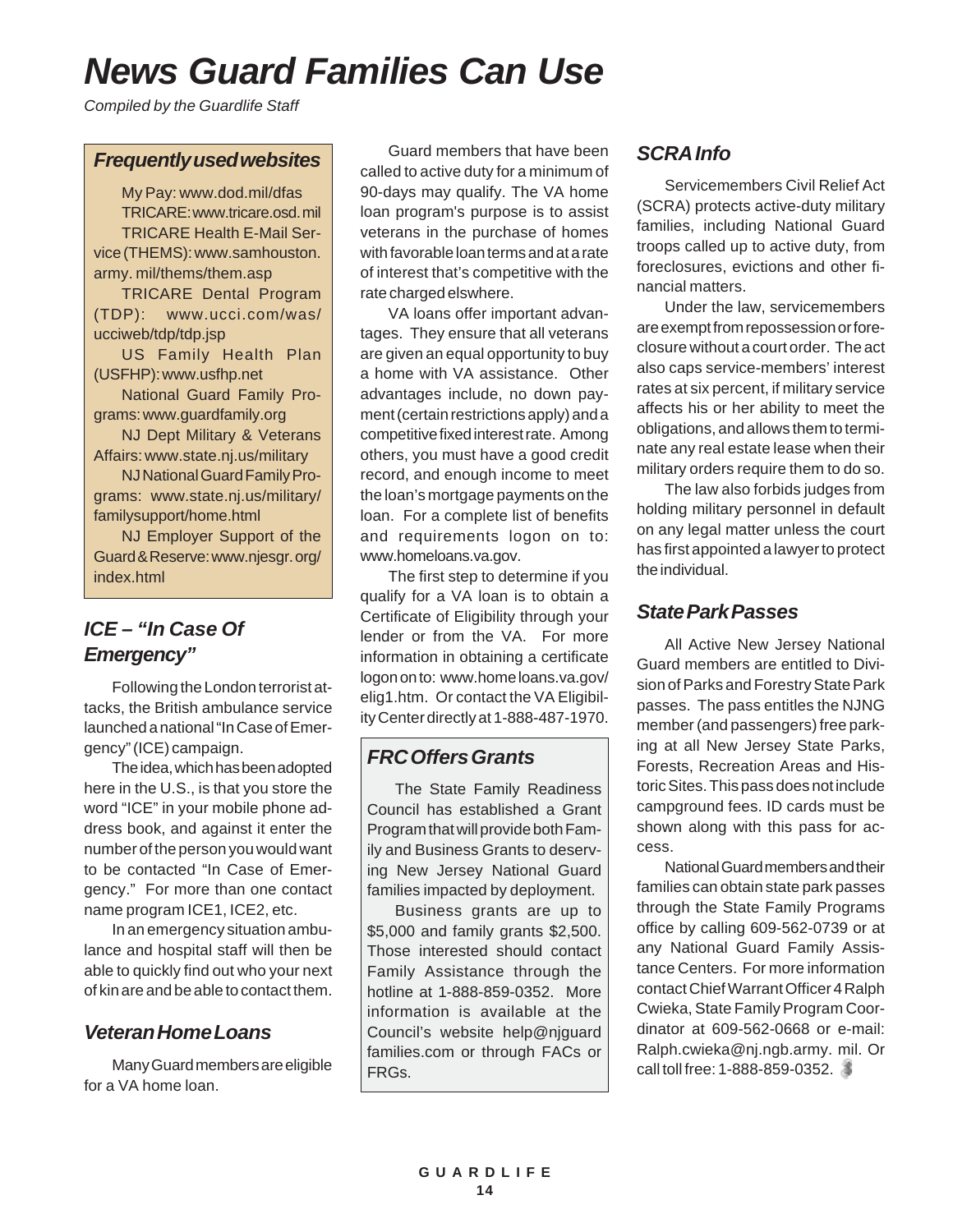## *Short Rounds:* **Family Day, Recruiter, Dedication And Graduates**

![](_page_14_Picture_1.jpeg)

## **108th Holds Family Day**

An Airman and future pilot examine the controls of KC-135E stratotanker during the 108th Air Refueling Wing's annual Family Day July 17. Photo by Staff Sgt. Barbara Harbison, 108ARW/PA. 2

![](_page_14_Picture_4.jpeg)

## **Reflecting Pond Dedicated**

On Aug 14, Col. James Grant (right), Commander, Joint Training and Training Development Center (JT2DC), Fort Dix; unveils a monument marker for a Reflecting Pond, along with Maj. Gen. Glenn K. Rieth (second from right), Brig. Gen. Frank R. Carlini (second from left) and Command Sgt. Maj. Richard S. Adkins, Jr (left). The Reflecting Pond is a tribute to JT2DC deployed Soldiers and their families. Photo by Staff Sgt. David Moore, 444MPAD.

![](_page_14_Picture_7.jpeg)

## **Recruiter Wins Chief's Challenge**

A 108th Air Refueling Wing Airman was selected as a winner of the National Guard Bureau's Chief's Challenge on June 20. Master Sgt. Joseph Ramirez recruited 20 people to win the award, competing against recruiters from across the country. He was joined by 63 recruiters that also won the challenge. Ramirez spent the Fourth of July weekend in Washington, D.C., where he participated in a joint awards breakfast followed by a trip to Fort McNair, where Lt. Gen. H. Steven Blum, the Chief of the National Guard Bureau, addressed the attendees and their families at a special barbecue honoring the awardees. During the dinner, Lt. Gen. Blum chatted informally with the attendees and their families. To qualify for the award, a recruiter needed to recruit 18 people between Feb. 1 and June 15.

## **Congratulations To The Grads**

*United States Army War College Col. Frank Dulfer Col. Mike Shute Sergeant Major Academy Command Sgt. Maj. Howard Wright Sgt. Maj. Anthony Cahill Sgt. Maj. Timothy Marvian Sgt. Maj. Frank Sippel*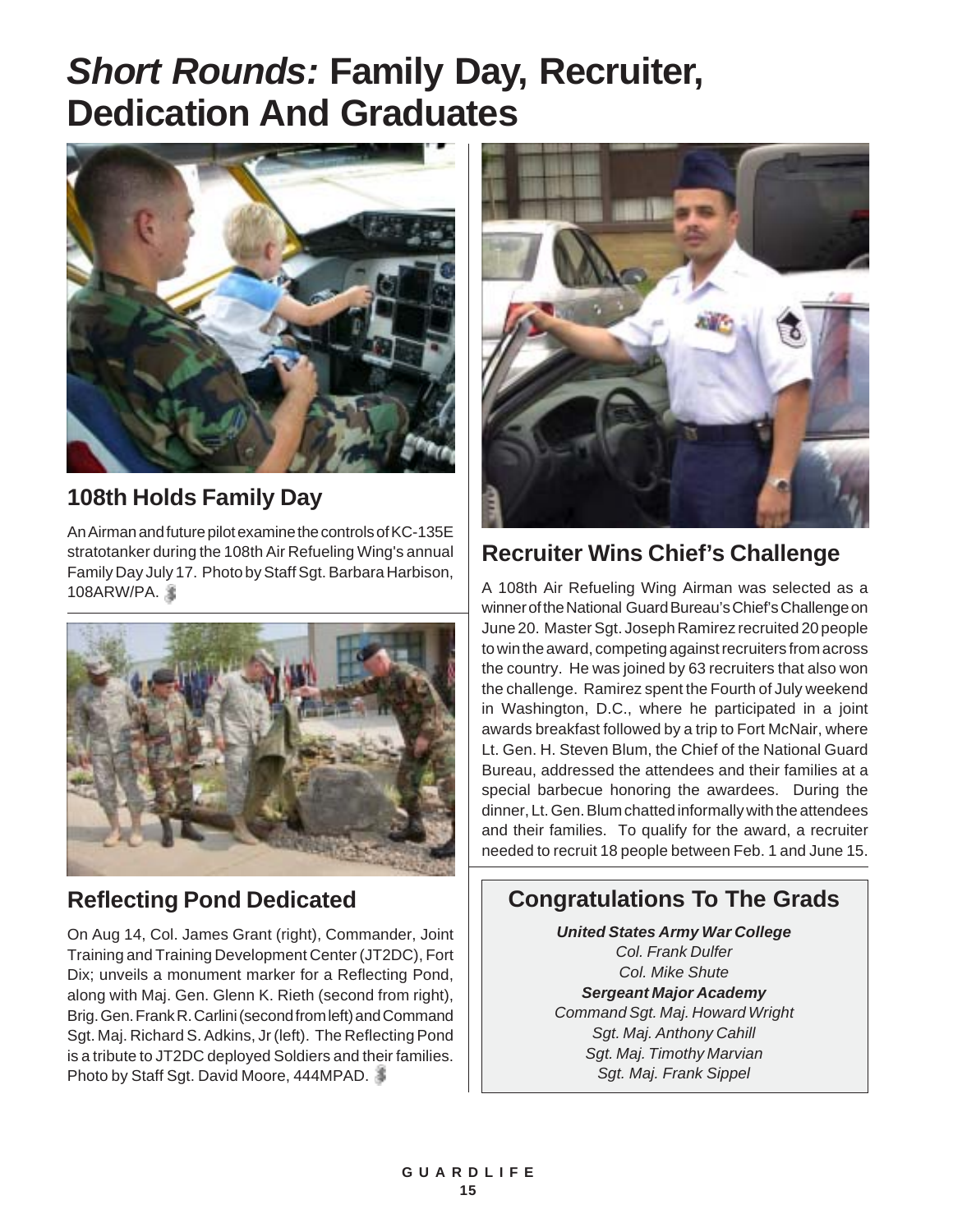## *Short Rounds:* **New Commanders And Successful Youth Camp**

![](_page_15_Picture_1.jpeg)

![](_page_15_Picture_2.jpeg)

## **Units Get New Commanders**

Top photo: Lt. Col. Walter Alvarado (right) receives the 50th Personnel Services Battalion Guidon from Col. John DiNapoli (left), Commander, 57th Troop Command during a change of command ceremony on May 1 in Lawrenceville. Photo by Sgt. 1st Class Robert Stephenson, NJDMAVA/PA. Top right photo: left to right, Maj. John E. Langston, Col. Frank Caruso, Commander, 50th Brigade, and incoming commander Lt. Col. Nicholas Chimienti stand at attention during the 2nd Battalion, 113th Infantry Change of Command ceremony at the National Guard Armory in Riverdale August 7. Photo by Spc. Nick Young, 444 MPAD. Above photo: Lt. Col. Tommie Bellamy (left), outgoing commander, 1st Battalion, 114th Infantry, Col. Frank Caruso (center) and Lt. Col. Robert Jarvis (right), new battalion commander, review the troops during the Change of Command Ceremony at Mount Holly June 10. Photo courtesy 1-114 Infantry.

![](_page_15_Picture_5.jpeg)

![](_page_15_Picture_6.jpeg)

## **Youth Camp A Success**

Junior Volunteer Christine Palumbo instructs Camper Zachary Traver during the 11th annual New Jersey National Guard Youth Camp at the National Guard Training Center in Sea Girt July 17-23. 113 campers along with 100 volunteers participated in this year's camp. The camp serves the children and grandchildren of active and retired NJNG members and NJDMAVA employees. Photo courtesy NJNG Youth Camp. 5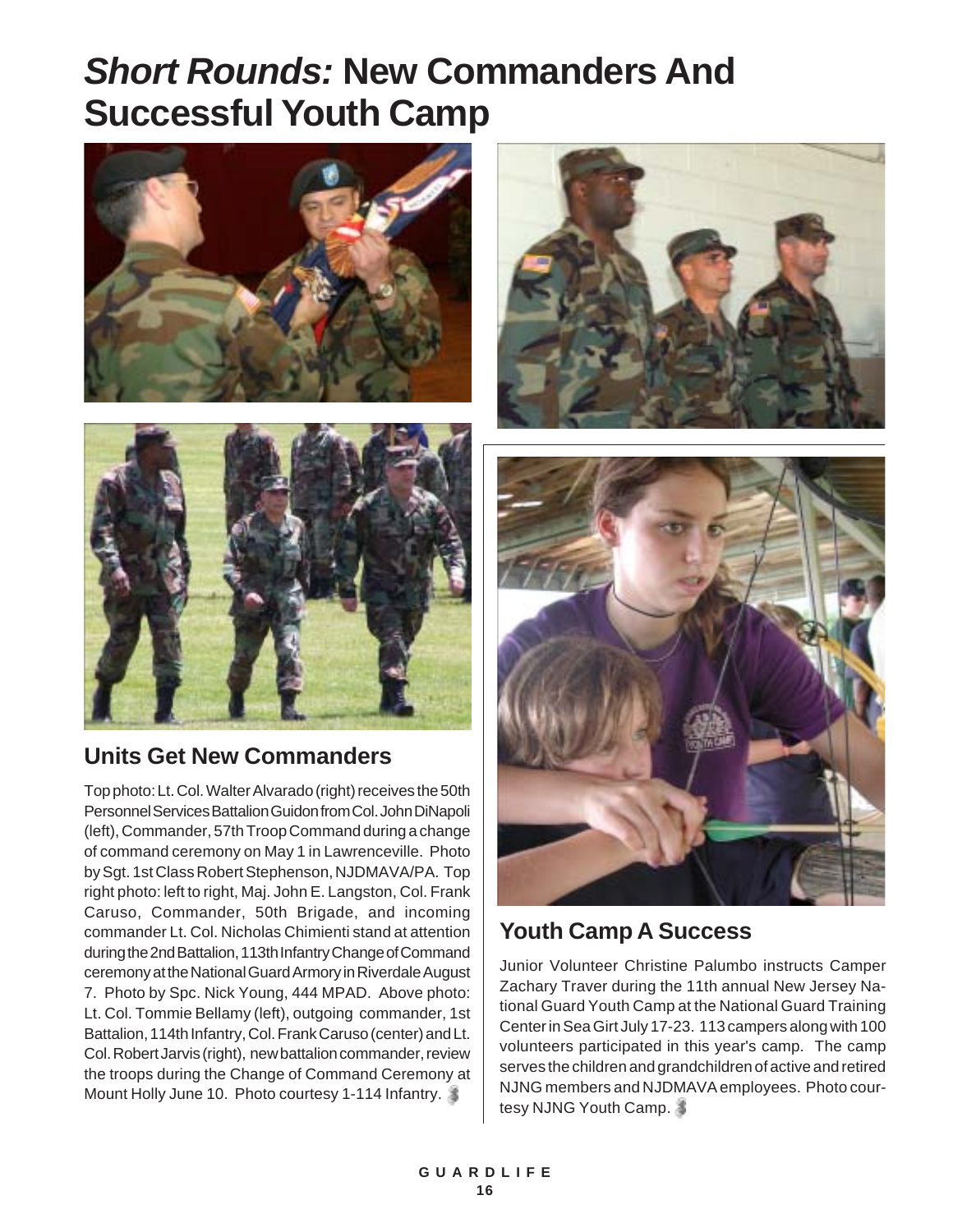## *Short Rounds:* **Vineland, Award, Freedom Salutes And Students**

![](_page_16_Picture_1.jpeg)

### **NJARNG Opens Vineland Storefront**

On July 18 the New Jersey Army National Guard opened a new "Storefront" Recruiting Office in Vineland. Maj. Gen. Glenn K. Rieth, The Adjutant General of New Jersey, along with local officals cut the ribbon. Photo by Tech. Sgt. Mark Olsen, NJDMAVA/PA.

![](_page_16_Picture_4.jpeg)

## **Freedom Salutes Honor Soldiers**

Spc. Angelo Martinez, 2nd Battalion, 113th Infantry, presents his family with recognition items during one of four Freedom Salutes honoring the Battalion at armories in Jersey City, Newark, Riverdale and Woodbridge August 7. The Campaign is designed to recognize Army National Guard Soldiers, their families and employers who supported them. Photo by Sgt. Shawn Morris, 444th MPAD.

![](_page_16_Picture_7.jpeg)

### **TAG Presents Award**

Maj. Gen. Glenn K. Rieth (left) poses with Master Sgt. Miguel A. Perez (right) after presenting him with a Meritorious Service Medal during the quarterly Recruiting and Retention Command meeting held in Atlantic City July 6. Photo courtesy Recruiting and Retention Command.

![](_page_16_Picture_10.jpeg)

## **Students Raise Money For Soldiers**

Marie Durling (left), Fundraiser Chairperson for the General Support Aviation Battalion (GSAB) Auxiliary, receives a donation of more than \$1,000 to purchase calling cards for deployed New Jersey National Guardsmen from Gloucester County Institute of Technology (GCIT) students Christina Keenan (center) and Kathleen Beatty (right). The students recently completed their service project "Only a Call Away," which raised the money for the troops. The project was started by students Caitlin Fazzio and Heather Duffield with help from Instructor Theresa Kerney. Photo courtesy **GSAB Auxiliary.** 5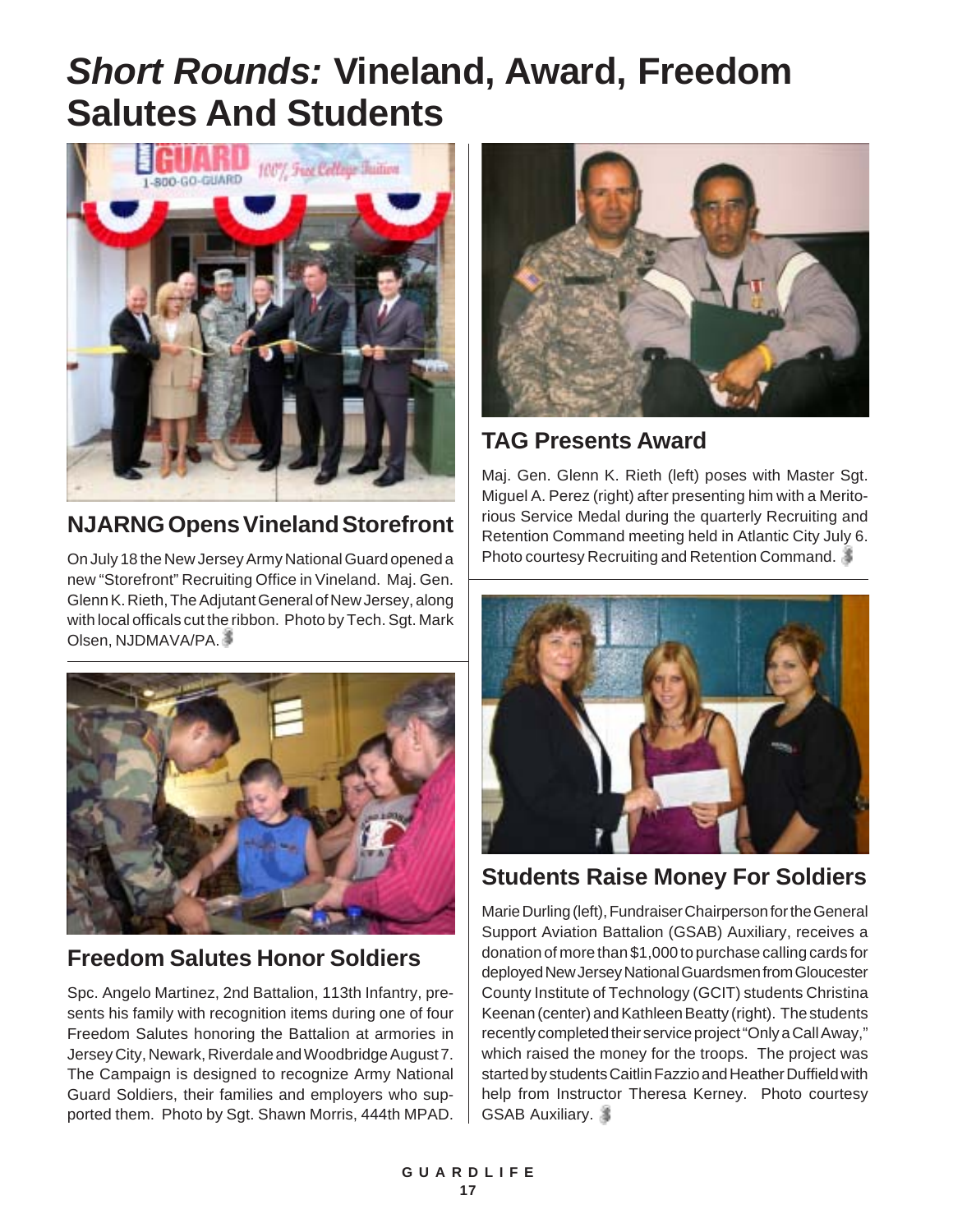## *Short Rounds:* **New Second Lieutenants, National Colors And Toys**

![](_page_17_Picture_1.jpeg)

## **OCS Commissions 25 Second Lieutenants**

On June 26, 25 New Jersey Army National Guard Officer Candidates were commissioned as second lieutenants. The ceremony was held at the New Jersey National Guard Training Center Sea Girt. The candidates belonged to

Officer Candidate School Class Number 48 assigned to the 254th Combat Arms Regiment. The new officers will serve in every New Jersey Army National Guard command. Photo by Tech. Sgt. Mark Olsen, NJDMAVA/PA.

![](_page_17_Picture_5.jpeg)

## **Flag Adds Color To Desert**

No matter where you go, the Stars and Stripes always seems to brighten up a place, as demonstrated by four members of the 250th Signal Battalion. Left to right: Sgt.Dale McTighe, Spc. Michael Hale, Master Sgt. Mario Gulla and Capt. Joe Pipas proudly display our nation's colors. Photo courtesy Headquarters and Headquarters Company 250th Signal Battalion.

![](_page_17_Picture_8.jpeg)

## **Children Receive Toys**

Recently Maureen Turak, a NJDMAVA employee, mailed 50th Main Support Battalion Soldiers a shipment of toys to give to Iraqi children during their visits to perform medical assessments. Chief Warrant Officer 2 Mickey McGuire (back, left), and Lt. Col. John Nunn (back, right), Executive Officer, Division Support Command, pose with some Iraqi children and their new toys. Photo courtesy Chief Warrant Officer 2 Mickey McGuire, 50MSB. 3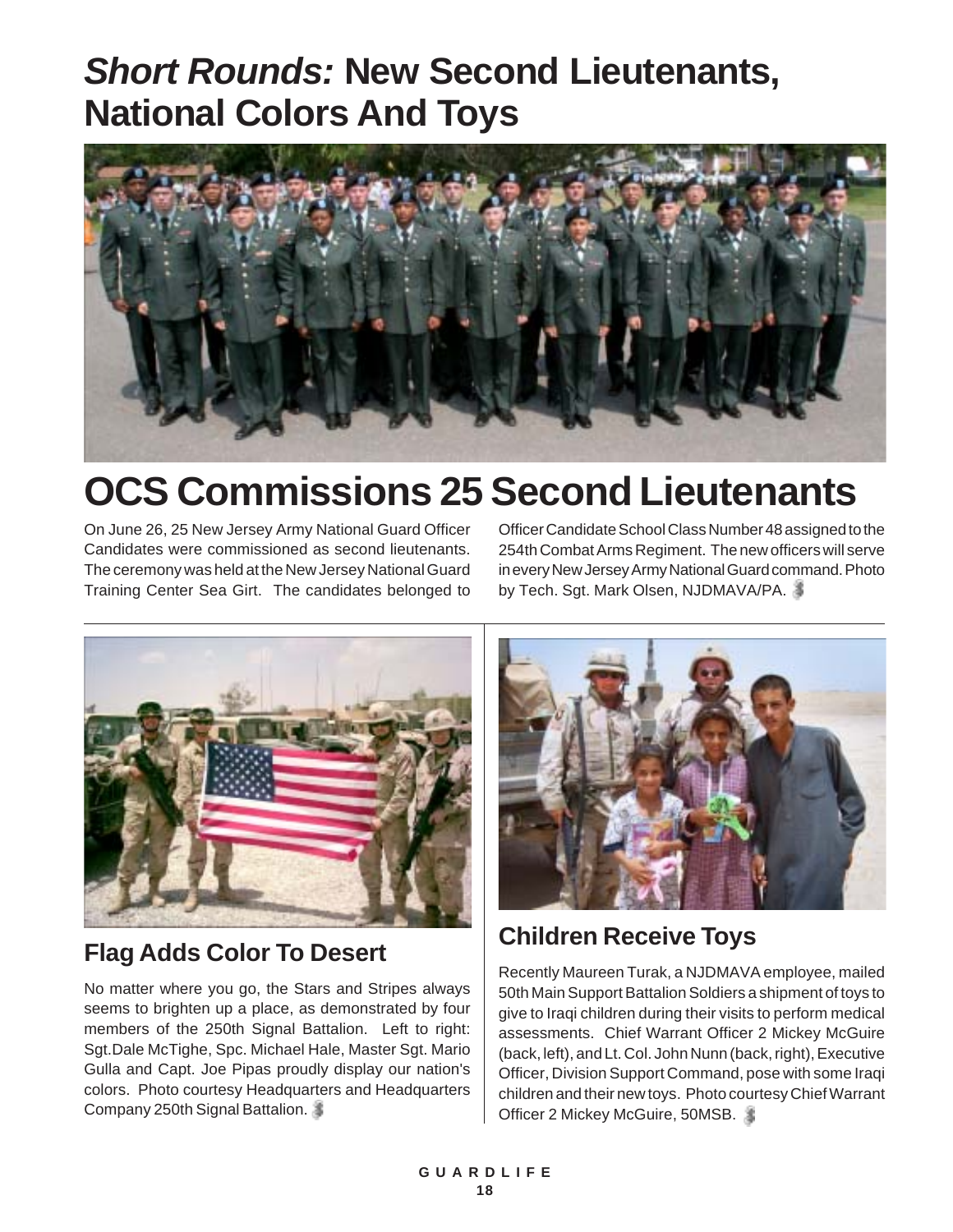## **Army And Air Enlisted Promotions**

*Master Sgt. Daniel J. Calderale (Army) and Master Sgt. Paul B. Thompson, Jr. (Air)*

#### **New Jersey Army National Guard**

**To Sergeant Major (E-9)** *Thomas J. Clark*

*Israel Garcia*

#### **To First Sergeant (E-8)** *Scott C. Lewis*

#### **To Master Sergeant (E-8)**

*James J. Fortuna Bryan C. Garnham Stephen G. Noll Jeffrey D. Pico*

#### **To Sergeant First Class (E-7)**

*Thomas B. Alderson Paul R. Baker, III Dean M. Baratta Shawn M. Blackford Ralph Chandler Jr. Joseph Fallon Ricardo J. Garcia Roger C. Goff Luis A. Gonzalez Donald E. Kessler Kevin P. Kirkpatrick Victor A. Manzueta Stephen McGoonan Jr. Raymond M. Pedrick, III Andrzej Z. Ropel Brian K. Townsend Mauricio R. Vega Frederick J. Volpe*

#### **To Staff Sergeant (E-6)**

*Leyo M. Alava Linda C. Chapin Anthony Coleman Danielle E. Corbin Michael S. Hutchinson Trevor I. Jenni Keron P. Johnson Beth B. Lapoint Joseph M. Martin, Jr. Peter F. Miller, Jr. Christopher J. Mundras*

*Sean Ogorman Rocchina A. Ruffin Joseph W. Toomey Burton A. Turnbull Richard T. Weichand Paul A. Zuzzio*

#### *To Sergeant (E-5)*

*Jeffrey E. Boland Joseph W. Cahill, Jr. Shawn C. Case Timothy B. Davis Michael A. Dickson Lisa R. Easley Chuka A. Ebede Haronit G. Gomez Lisa M. Lopez Sgt Ronald T. Manka Michael S. Marone Keith Martin John J. Melendez Wallace E. Salley George R. Smith, Jr. David A. Smithson Joseph E. Tomasetti Jeffrey J. Turner Willie C. Wadley*

#### **To Specialist (E-4)**

*Daphney L. Augustin Stephen R. Blashfield Alberto Claudio Jamie L. Gayner Jaime A. Harvey Heather R. Jefferson Carlos A. Johnson Jeremy D. Knowles Katie E. Lazaro Keiry Martinez Roberto G. Martinez Daniel Medina Harold J. Melander Juan E. Mendez Matthew D. Miller Carmen R. Morales John C. Otto, Jr. Daisy I. Perez Reno A. Reali Daniel J. Rivera Linda Romano Betsy Romero Jennifer A. Rosario Stanley H. Roser, III*

*Suzanna M. Smaldone Andrew J. Soto Ryan A. Sova Brandon L. Taggart Jose E. Velazquez Amanda L. West Fico Clifford M. White Athleen B. Wilson Andrew F. Wirth Ussell D. Woolf Mindy Yeon*

#### **To Private First Class (E-3)**

*Peter J. B. Ashwell Monica Baez Ryan P. Bodkin Leopold M. Brown Kevin L. Buckholtz Keith M. Burkhart Jason F. Butler Carlos M. Castro, Jr. Dale L. Critchlaw, Jr. Lloyd M. Deans Oscar R. Dumas, Jr. Bryam Elie Daniel J. Farnkopf Yviana Garcia Mark T. Gartner Luis A. Gomez Matthew J. Goodsier Sara M. Gorsky John J. Grainger Robert M. Griscom, Jr. Edwin R. Gruszecki Fanny M. Guerra Anthony S. Gulino Herrera, Armando R. Jr. Jason P. Houston-Hickson Russell Huth, Jr. Carlos A. Jaramillo Antonio Jones, Jr. Justin M. Jones Lorenzo D. Jones Karla M. M. Katigbak Ricky R. Kirchgessner Brent M. Kline John J. Law, Jr. Timothy M. Lawrence Branden A. Longsizer*

*Jarrett E. Longsworth Kayleigh A. Maklary Theresa M. Marchese Jocelin Martinez Alonzo McCoy Leydi L. Mendoza Jorge E. More Ruby J. Moreta Martin L. Munoz Pedro R. Olazabal Luis S. Ortiz Eric J. Pastrana-Rivera Nathanel L. Putnam James T. Raczkowski, III Peter A. Reed William F. Richmond Maria V. Rodriguez Luis A. Sanchez Tyler A. Sassaman Stephanie L. Saunders Ithan S. Schneider John L. Schneider, II Van L. Shivers Eric J. Smith Vincent G. Straub, Jr. John R. Strom Theodore J. Sykes Lorenzo A. Tirado Quan M. Tran Robert L. Vanarsdale, III Sara B. Vasques Roman Vays Christopher A. Velasquez Kevin D. Wells Toure Williams Andrew R. Woodson Raymond R. Young* **To Private (E-2)** *Sultan Abdulrauf Sarwar Ahmed Jenna A. Betten Omar G. Castro Christian J. Cruz Areli A. Delafuentechavez Joseph M. Ditlove James A. Duckworth Shiomara Garcia Juana L. Gonzalez*

*Maria E. Guerra John D. Hardy Jason R. Holloway Michael R. Lahn Kirk T. Lovell Shawn R. Maaser Matthew R. Mendoza Marco Obando Wisley E. Rivero Joseph M. Sams Harry J. Schwartz Andrew J. Steffens Charnie L. Stjean Alyssa R. Stokes Mary J. Watterson*

### *New Jersey Air National Guard*

*To Senior Master Sergeant (E-8) Mark H. Baker Eric L. Smith*

### *To Master*

*Sergeant (E-7) Michael J. Arroyo Glen H. Auer John N. Charyk, Jr. John U. Holland Edwin O. Montalvo Sharon E. Roth Curtis L. Thivierge Francis G. Unterkoefler Felix Zamot, Jr.*

#### *To Technical Sergeant (E-6)*

*Todd W. Butcher Ellison Cason, Jr. James M. Ferretti Andrew B. Middleton, Sr. Franky J. Miranda Jeffrey K. Ragsdale Allen J. Roberts Richard P. Thomas*

#### *To Staff Sergeant (E-5) Jennifer S. Bowen Damaris D. Eggles Heather C. Erickson Diana M. Gomez Jacqueline A. Hassall*

*Eric K. Johnson Anthony J. Lemons Brian S. Reilly Shawn P. Reilly Rex L. Rostrom Tamika S. Wilson*

#### *To Senior Airman (E-4)*

*Stephen T. Atkinson Kristopher M. Chiola Michelle L. Herman Melissa A. Hermann James W. Holdstein Robert J. McCarty, II Jennifer T. Mullen Ursinio M. O'Neal Ivan Perez Heyward D. Wiggins, IV*

#### *To Airman 1st Class (E-3)*

*Vanessa R. Beaulieu Benjamin D. Tyler Christopher D. Berget Phillip P. Bunk Jonathan R. Cameron Stephanie M. Caraballo Ginel D. Charneco Michael J. Courtney Maria L. Curcio Nicole E. Del Valle Stephen J. Dinatale Dean R. Esposito Lucas G. Gunther Kirsta L. Korabik Emanuel Moralesfranqui Mark J. Naughton Aishat N. Nauzo, Jr. John D. Parillo Frankie A. Perez Roger E. Rachelski David C. Ringer Jeremy F. Roman Jose A. Santiago, Jr. Sheila Y. Velezavila*

*To Airman Basic (E-2) Chano F. Almeyda, Jr. Congratulations*